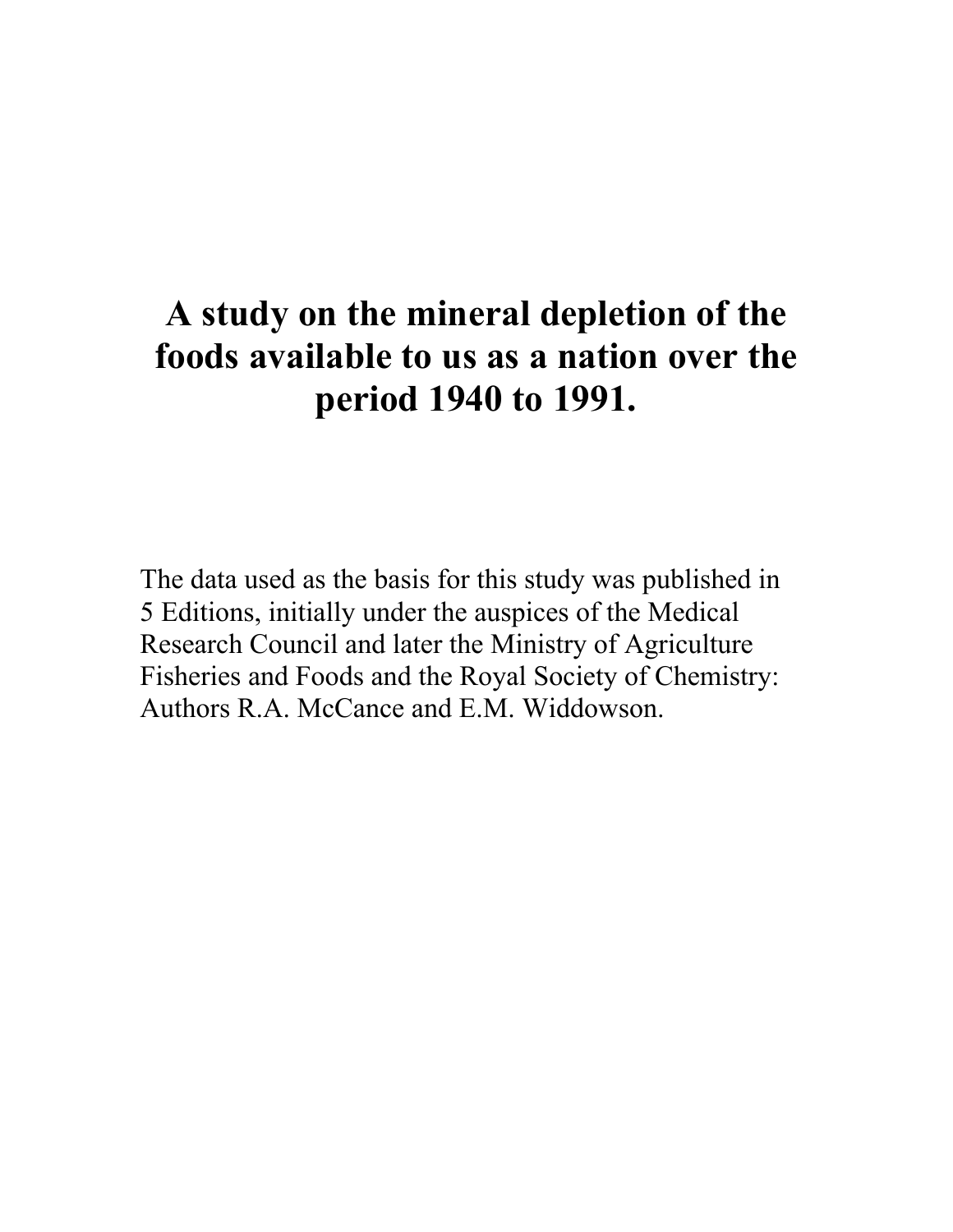#### **ABSTRACT**

In 1927 a study at Kings College University of London of the chemical composition of foods was initiated by Dr McCance to assist with diabetic dietary guidance. The study evolved and was then broadened to determine all the important organic and mineral constituents of foods, it was financed by the Medical Research Council and eventually published in 1940. Over the next 51 years subsequent editions reflected changing national dietary habits and food laws as well as advances in analytical procedures. The most recent  $(5<sup>th</sup> Edition)$  published in 1991 has comprehensively analysed 14 different categories of foods and beverages.

In order to provide some insight into any variation in the quality of the foods available to us as a nation between 1940 and 1991 it was possible to compare and contrast the mineral content of 27 varieties of vegetable, 17 varieties of fruit, 10 cuts of meat and some milk and cheese products. The results demonstrate that there has been a significant loss of minerals and trace elements in these foods over that period of time. It is suggested that the results of this study cannot be taken in isolation from recent dietary, environmental and disease trends. These trends are briefly mentioned and suggestions are made as to how the deterioration in the micronutrient quality of our food intake may be arrested and reversed.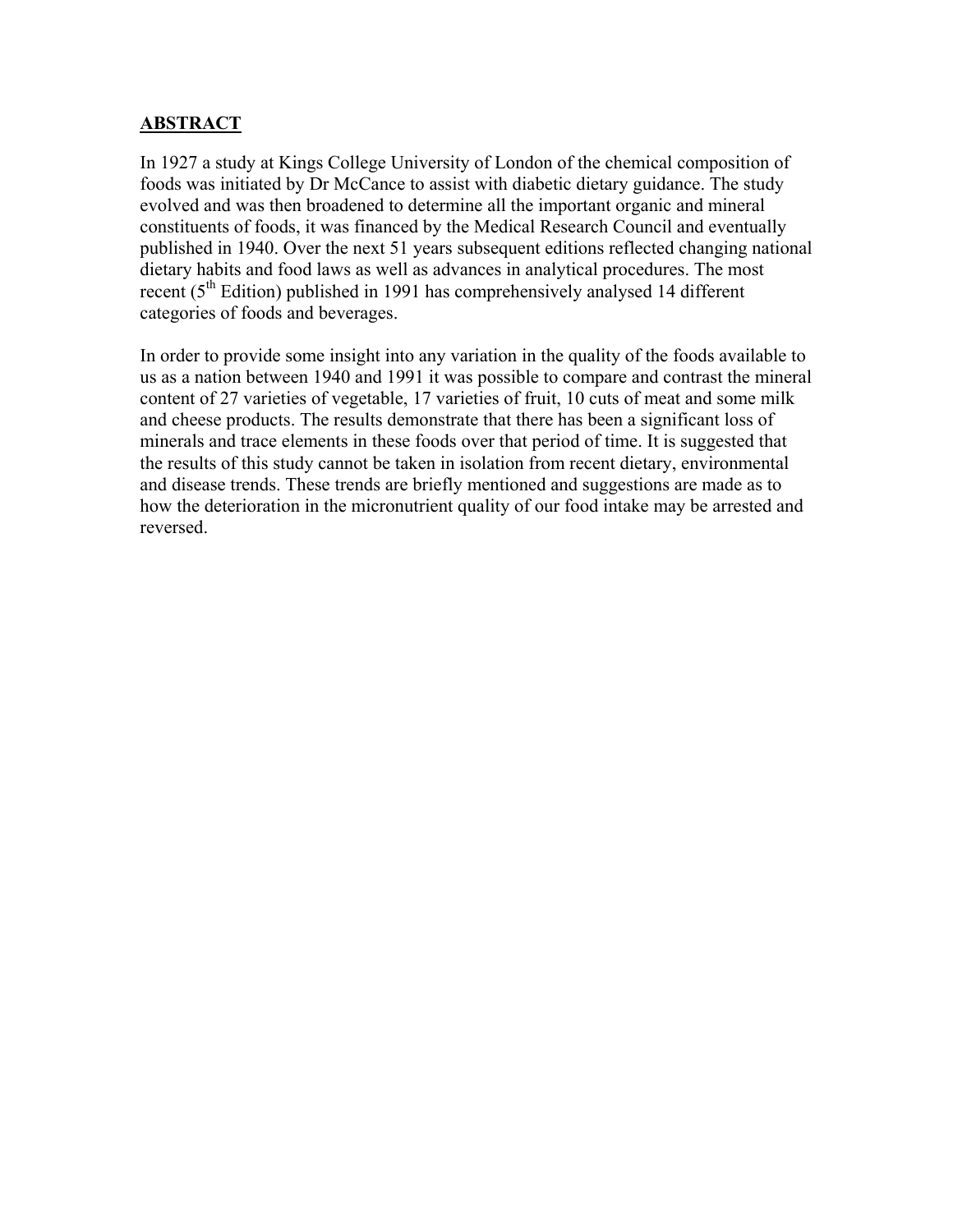# **Introduction**

The source of the information used to compile this report is data published by the Medical Research Council (1940)<sup>(1-3)</sup> and M.A.F.F.<sup>(4,5)</sup>. These books provide statistics on the chemical composition of foods available to us as a nation between the period 1940 to 1991. Part of the analysis includes the mineral content - in mg per 100gm portion of that food. The analysis provides information on the amounts of Calcium, Magnesium, Potassium, Phosphorous, Iron, Copper, Sodium and Chloride. It was found that only certain foods within the categories of Vegetables, Fruits and cuts of Meat could be readily traced over this 51 year period.

The result of comparing data available in 1940 with that in 1991 demonstrates that in every sub group of foods investigated there has been a substantial loss in their mineral content.

#### Background

In 1926 Dr. R. A. McCance undertook- with a grant from the Medical Research Council to analyse raw and cooked fruits and vegetables for their total 'available carbohydrate'. So began a programme of analysis which resulted, in 1940, with the publication of the Medical Research Council's, Special Report No: 235, entitled "The Chemical Composition of Foods". This report represented the culmination of a comprehensive research programme on the chemical composition of foods available to the British public. One ounce and 100 grams of different Vegetables, Fruits, Cereals, Meats, Seafoods, Beverages, Beers, Sugars, Preserves, Sweetmeats, Condiments, and Dairy Products were analysed for their organic and mineral content as well as portions of traditional British food recipes including Cakes, Pastries and Puddings.

This, then, was the first determined effort by a number of dedicated Doctors and Food Scientists headed by McCance and Widdowson to establish definitive standards by which to quantitatively compare and contrast individual dietary intakes. This 1st Edition was subsequently updated by the Medical Research Council in 1946 and 1960 as new foods became available, analytical procedures improved and new information regarding constituents of food (e.g. vitamins/amino acids etc.) were considered as being needed. Over the next 30 years the need to continually update information resulted in the  $4<sup>th</sup>$  and 5th Editions which were published in 1978 and 1991 respectively under the title of 'The Composition of Foods', this time under the auspices of the Ministry of Agriculture Fisheries and Food in conjunction with the Royal Society of Chemistry.

On comparing and contrasting the 1940 figures with the 1991 figures quite a number of variables exist; enough in some instances, such as cereals, to make comparisons meaningless. Equally there is a wealth of data available which provide very real insights into the change in food values over the 51 years between 1940 and 1991. The 1940 data often incorporates work published in 1929, 1933 and 1936; similarly the  $5<sup>th</sup>$  Edition published in 1991 contains data that originates from 1987. For consistency I have used the published dates.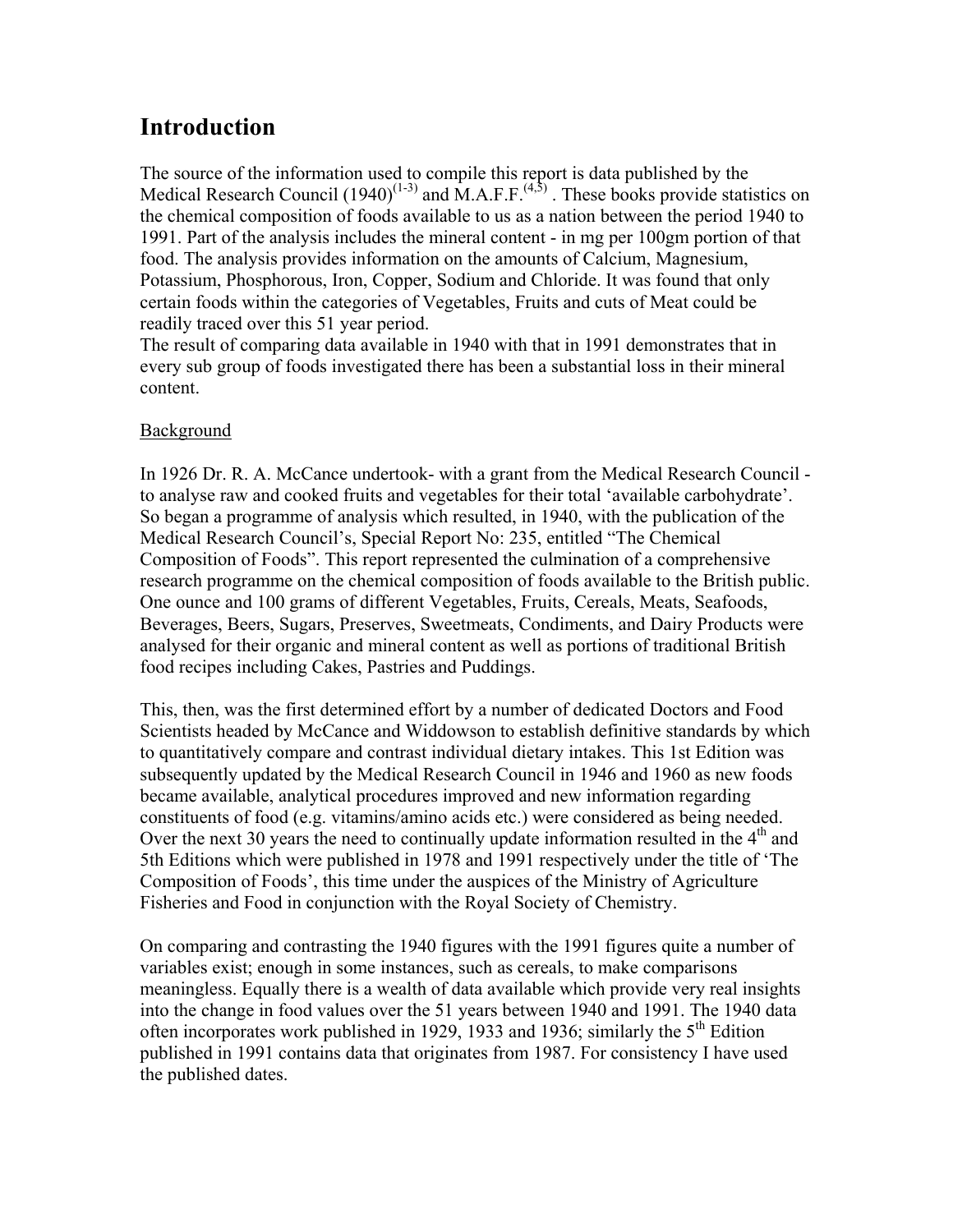### The Food Analysis

In the first Edition the foods were analysed for:-

- Water Content
- Total Nitrogen
- **Protein**
- $\blacksquare$  Fat
- Available Carbohydrate
- Mineral Content
- Acid-Base Balance

In the context of this report only the mineral analysis was of interest and considered. The minerals assayed for were Sodium (Na), Potassium (K), Magnesium (Mg), Calcium (Ca), Phosphorous (P), Iron (Fe), Copper (Cu), Nitrogen (N) and Chlorine (Cl). The amounts were recorded in milligrams per 100 gm of the food. Details such as a description of the food, where it was sourced, how many samples were used, its preparation (whole/with peel/top leaves etc) and its condition - raw or cooked (and if so how and for how long) was often recorded for each item of food. In this way like could be compared to like with regards to the variety of food and the cooking time. With foods where both raw and cooked values were given the raw value was the one selected.

In later Editions information on the dietary fibre, energy values and the vitamin content of foods was incorporated; the nitrogen content was dropped and a more complete breakdown of the amino acid composition was given. Zinc analysis was conducted in the 1978 Edition and Selenium, Iodine and Manganese in the 1991 Edition. Obviously the analytical procedures changed over the years between 1940 and 1991. However, to quote the Foreword of the  $5<sup>th</sup>$  Edition "Those methods (of 40 years ago) were no less accurate than the modern automated ones, but they took a much longer time".

### Presentation of information

### **Vegetables**

The vegetables selected represent those that were described by the authors as being of the same variety e.g. runner beans (raw) in 1940 with runner beans (raw) in 1991. Many of the vegetables on original lists were not subsequently analysed e.g. artichokes, butter beans, celeriac, endive etc. Whilst others such as peppers, yam, plantain, okra, garlic, fennel etc. were only analysed in later years.

Of the original 28 raw vegetables and 44 cooked vegetables detailed in the  $1<sup>st</sup>$  Edition, 27 vegetables (together with mushroom) could be traced through to the  $5<sup>th</sup>$  Edition. In order to make the summary of results easier to read these vegetables were grouped in order of their dominant characteristic, i.e. bulb, root etc., and the results presented in Table 1. The individual values are presented in Appendix 4. In addition to the individual percentage change in the minerals Na, K, Mg, Ca, P, Fe and Cu the change in the ratios between Ca:P, Na:K, Mg:Ca, and Fe:Cu were also calculated. Where the vegetable has been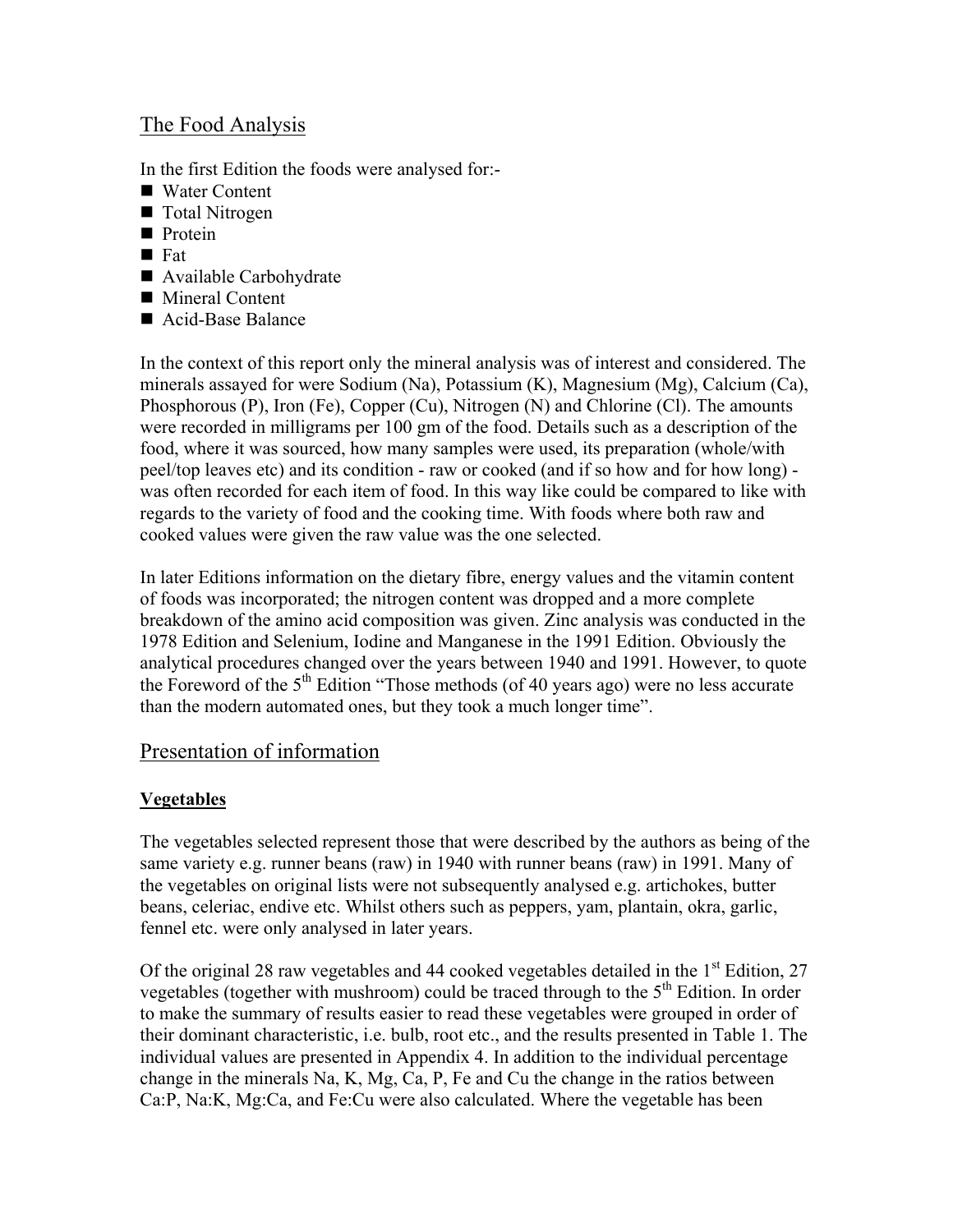boiled this was usually in distilled water, normally with no salt. It is interesting to note the change between 1940 and 1991 in what was considered an appropriate time to cook a vegetable. For broccoli in 1991 it was 15 minutes, while in 1940 it was 45 minutes! When comparing the results of the analysis it is pertinent to bear this in mind.

In the 1960 and 1975 editions Zinc was assayed for the first time: where this value has been given it has been included in the table at the appropriate date. Also within the 3<sup>rd</sup> and  $4^{\text{th}}$  Editions certain 'new' vegetables were analysed: where these could be traced through to the 5th Edition their values have been recorded on Table 2 and their individual analyses have been included in Appendix 5.

### **Fruits**

In a similar manner to the vegetables 17 fruits were 'followed through' from the 1940 to 1991 Editions and changes in their individual mineral content recorded and presented in a summary sheet - see Table 3.

#### **Meats**

With regards to comparing Meat, Poultry and Game (1940) with Meat and Meat products (1991) there were, surprisingly, only ten items that were readily comparable. This situation was created because to quote from Edition 5, "The conformation of farm animals had altered and methods of butchering had changed since the 1930's". The results obtained are presented in Table 4.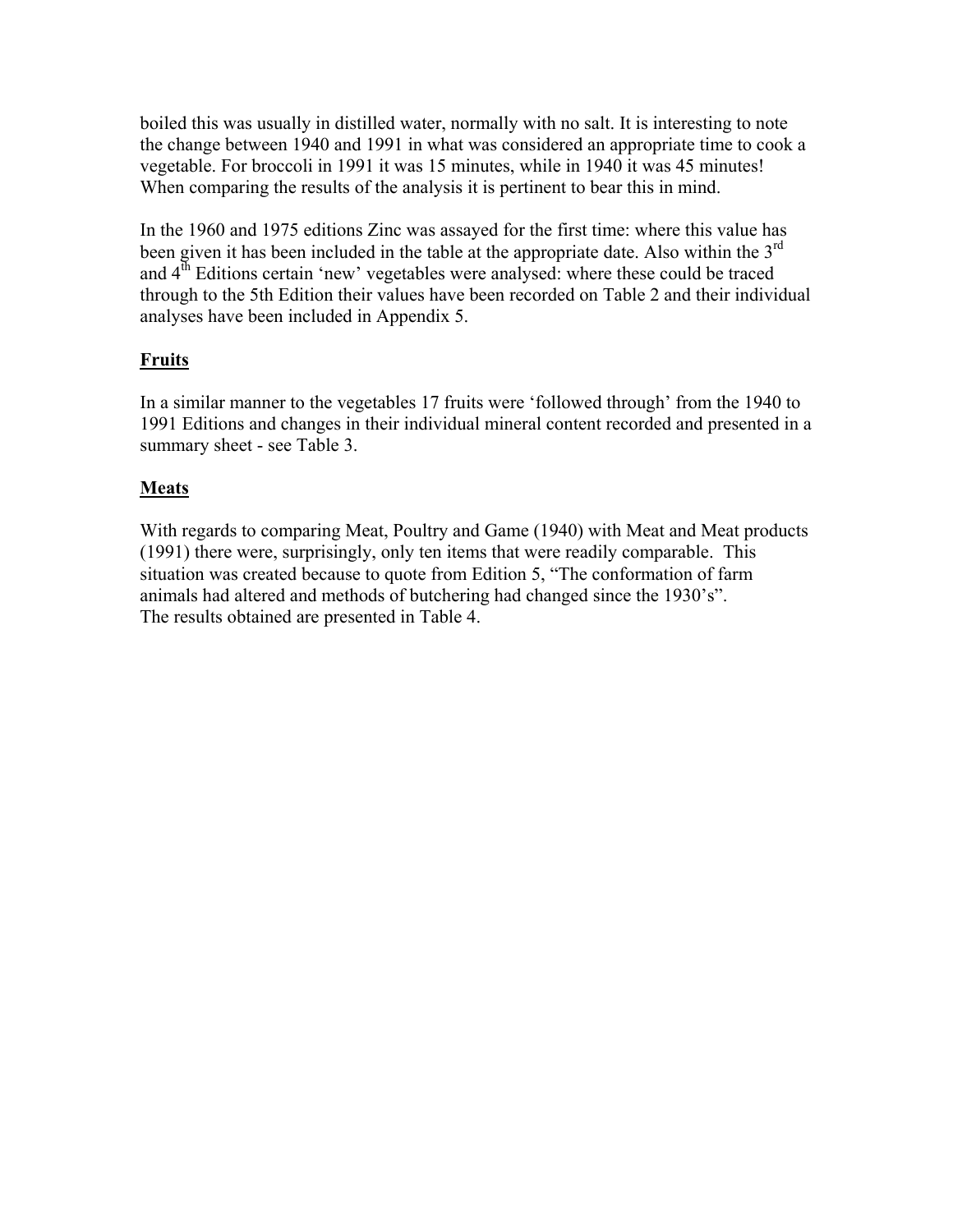# **Table 1.**

| Year        | <b>Mineral</b>                                                                                             | <b>Brassicas</b> | 'Bulb' | 'Fruit' | 'Leaf' | 'Pods'         | 'Shoot' | 'Root'       | 1940                 | 1991  | Change          |
|-------------|------------------------------------------------------------------------------------------------------------|------------------|--------|---------|--------|----------------|---------|--------------|----------------------|-------|-----------------|
| of Analysis |                                                                                                            |                  | Veg    | Veg     |        |                | Veg     | Veg          | Total                | Total | over 51 yrs.    |
| 1940        | Sodium                                                                                                     | 67.8             | 29.6   | 18.5    | 205.1  | $\overline{7}$ | 144.3   | 287.7        | 760                  |       |                 |
| 1991        | (Na)                                                                                                       | 21               | 16     | 14      | 191    | $\mathbf{1}$   | 61      | 83           |                      | 387   | <b>Less 49%</b> |
| 1940        | Potassium                                                                                                  | 922              | 641    | 976     | 1967   | 618            | 460     | 2098         | 7682                 |       |                 |
| 1991        | (K)                                                                                                        | 1030             | 570    | 730     | 940    | 550            | 490     | 2180         |                      | 6490  | <b>Less 16%</b> |
| 1940        | Phosphorous                                                                                                | 194.4            | 81.1   | 76.9    | 240.7  | 130            | 52.6    | 239.5        | 1015.2               |       |                 |
| 1991        | (P)                                                                                                        | 240              | 91     | 108     | 137    | 164            | 48      | 314          |                      | 1102  | Plus 9%         |
| 1940        | Magnesium                                                                                                  | 55.8             | 31     | 37.8    | 113.2  | 53.2           | 22.2    | 105.1        | 418.3                |       |                 |
| 1991        | (Mg)                                                                                                       | 54               | 18     | 36      | 67     | 53             | 11      | 81           |                      | 320   | <b>Less 24%</b> |
| 1940        | Calcium                                                                                                    | 349.3            | 226.7  | 85.5    | 908.8  | 48.1           | 70.6    | 299.4        | 1988.4               |       |                 |
| 1991        | (Ca)                                                                                                       | 204              | 84     | 64      | 393    | 54             | 62      | 220          |                      | 1081  | <b>Less 46%</b> |
| 1940        | Iron                                                                                                       | 4.53             | 3.54   | 1.51    | 10.89  | 2.68           | 1.3     | 5.18         | 29.63                |       |                 |
| 1991        | (Fe)                                                                                                       | $\overline{4}$   | 2.9    | 1.5     | 5.5    | $\overline{4}$ | 0.8     | $\mathbf{3}$ |                      | 21.7  | <b>Less 27%</b> |
| 1940        | Copper                                                                                                     | 0.41             | 0.3    | 0.35    | 0.67   | 0.32           | 0.25    | 0.72         | 3.02                 |       |                 |
| 1991        | (Cu)                                                                                                       | 0.11             | 0.13   | 0.05    | 0.09   | 0.07           | 0.06    | 0.21         |                      | 0.72  | <b>Less 76%</b> |
|             | Each analysis figure represents a cummulative figure obtained from individual tables - see Appendix 1      |                  |        |         |        |                |         |              | <b>Ratio Changes</b> |       |                 |
|             | These statistics have been calculated by comparing and contrasting data first published in 1940 by McCance |                  |        |         |        |                |         | Ca:P         | 1:2                  | 1:1   |                 |
|             | and Widdowson - 'Chemical Composition of Food', which was commissioned by the Medical Research             |                  |        |         |        |                |         | Na:K         | 1:10                 | 1:17  |                 |
|             | Council - with that data published by the same authors in 1991 - The Composition of Food, which was        |                  |        |         |        |                |         | Mg:Ca        | 1:4.8                | 1:3.4 |                 |
|             | commissioned by the Royal Society of Chemistry and the Ministry of Agriculture Fisheries and Food.         |                  |        |         |        |                |         | Cu:Fe        | 1:10                 | 1:30  |                 |

# Summary of changes in the Mineral Content of 27 Vegetables between1940 and 1991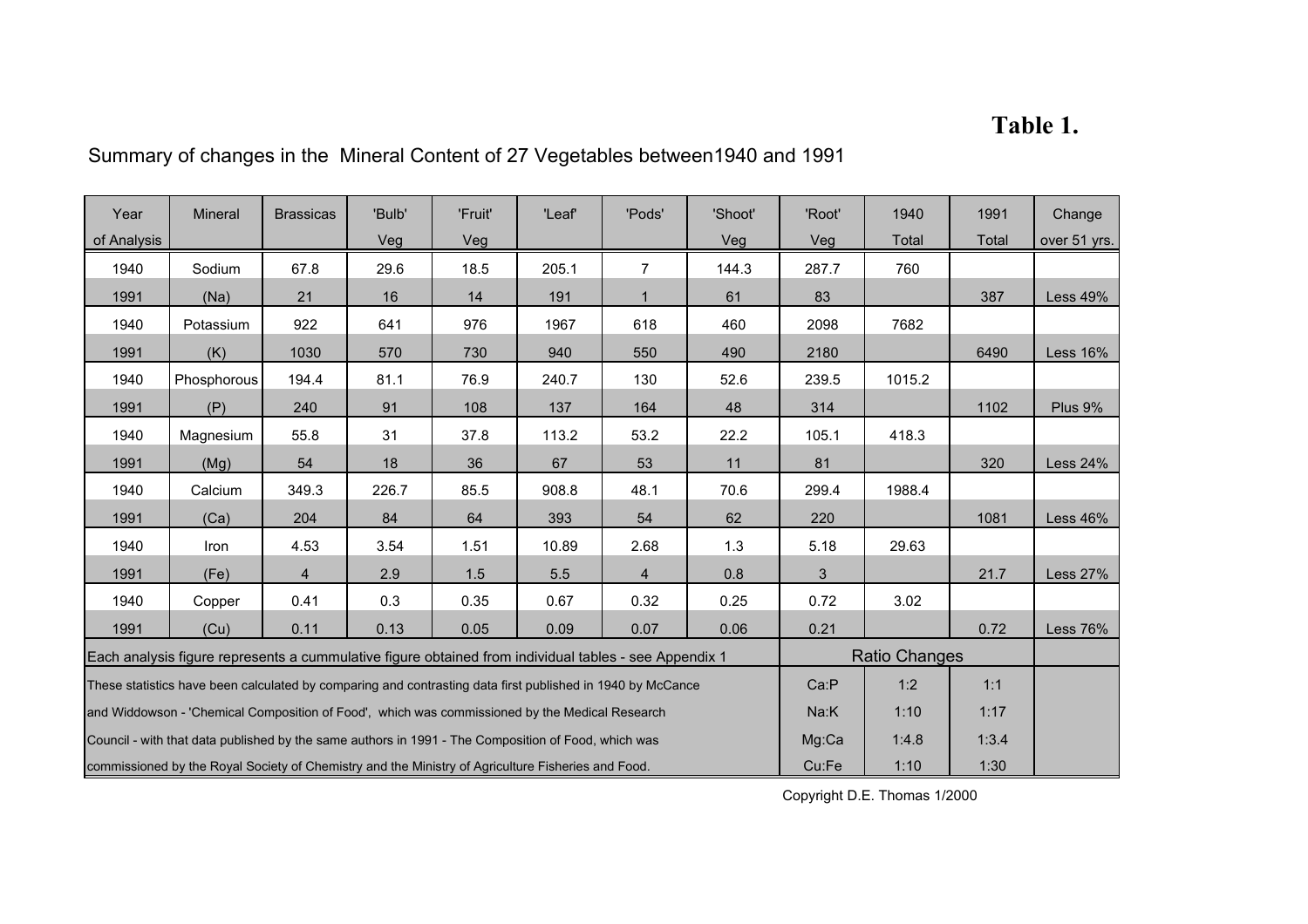## **Table 2.**

Summary of changes in the Mineral Content of 7 Vegetables between 1978 and 1991

| Year of Analysis | Mineral                                                                                                    | <b>Beetroot</b> | <b>Broccoli</b> | Leek                     | Marrow         | New Potatoes (Boiled) | Pepper / Green | Sweetcorn            | Totals | Change          |
|------------------|------------------------------------------------------------------------------------------------------------|-----------------|-----------------|--------------------------|----------------|-----------------------|----------------|----------------------|--------|-----------------|
| 1978             | Sodium                                                                                                     | 84              | 12              | 8.8                      | $\mathbf{1}$   | 41                    | $\overline{c}$ | $\mathbf{1}$         | 149.8  |                 |
| 1991             | (Na)                                                                                                       | 66              | 8               | $\overline{2}$           | $\overline{1}$ | $\boldsymbol{9}$      | $\overline{4}$ |                      | 91     | less 39%        |
| 1978             | Potassium                                                                                                  | 303             | 340             | 314                      | 210            | 330                   | 210            | 280                  | 1987   |                 |
| 1991             | (K)                                                                                                        | 380             | 370             | 260                      | 140            | 250                   | 120            | 140                  | 1660   | <b>Less 16%</b> |
| 1978             | Phosphorous                                                                                                | 32              | 67              | 43.2                     | 20             | 33                    | 25             | 120                  | 340.2  |                 |
| 1991             | (P)                                                                                                        | 51              | 87              | 44                       | 17             | 28                    | 19             | 48                   | 294    | <b>Less 14%</b> |
| 1978             | Magnesium                                                                                                  | 15              | 18              | 10.3                     | 12             | 20                    | 11             | 45                   | 131.3  |                 |
| 1991             | (Mg)                                                                                                       | 11              | 22              | 3                        | 10             | 12                    | 10             | 20                   | 88     | <b>Less 33%</b> |
| 1978             | Calcium                                                                                                    | 24.9            | 100             | 62.7                     | 17             | 5                     | 9              | $\overline{4}$       | 222.6  |                 |
| 1991             | (Ca)                                                                                                       | 20              | 56              | 24                       | 18             | 5                     | 8              | $\overline{2}$       | 133    | <b>Less 40%</b> |
| 1978             | Iron                                                                                                       | 0.37            | 1.5             | 1.12                     | 0.2            | 0.4                   | 0.4            | 0.9                  | 4.89   |                 |
| 1991             | (Fe)                                                                                                       | $1.2$           | 1.7             | 1.1                      | 0.2            | 0.3                   | 0.4            | 0.3                  | 5.2    | Plus 6%         |
| 1978             | Copper                                                                                                     | 0.07            | 0.07            | 0.1                      | 0.03           | 0.15                  | 0.07           | 0.15                 | 0.64   |                 |
| 1991             | (Cu)                                                                                                       | 0.02            | 0.02            | 0.02                     | 0.02           | 0.06                  | 0.02           | 0.02                 | 0.18   | Less 72 %       |
| 1978             | Zinc                                                                                                       | 0.4             | 0.6             | $\overline{\phantom{a}}$ | 0.2            | 0.3                   | 0.2            | $\mathbf{1}$         | 2.7    |                 |
| 1991             | (Zn)                                                                                                       | 0.4             | 0.6             | $0.2\,$                  | 0.2            | 0.1                   | 0.1            | 0.2                  | 1.1    | <b>Less 59%</b> |
|                  |                                                                                                            |                 |                 |                          |                |                       |                | <b>Ratio Changes</b> |        |                 |
|                  | Each individual numerical amount refers to mg per 100gm.                                                   |                 |                 |                          |                |                       | Ca:P           | 1:1.5                | 1:2.2  |                 |
|                  | These statistics have been calculated by comparing and contrasting data first published in 1940 by McCance |                 |                 |                          |                |                       | Na:K           | 1:13                 | 1:18   |                 |
|                  | and Widdowson - 'Chemical Composition of Food' which was commissioned by the Medical Research              |                 |                 |                          |                |                       | Mg:Ca          | 1:1.7                | 1:1.5  |                 |
|                  | present in the 3rd and 4th editions of the Composition of Foods with that in the 1991 5th edition.         |                 |                 |                          |                |                       | Cu:Fe          | 1:7.6                | 1:29   |                 |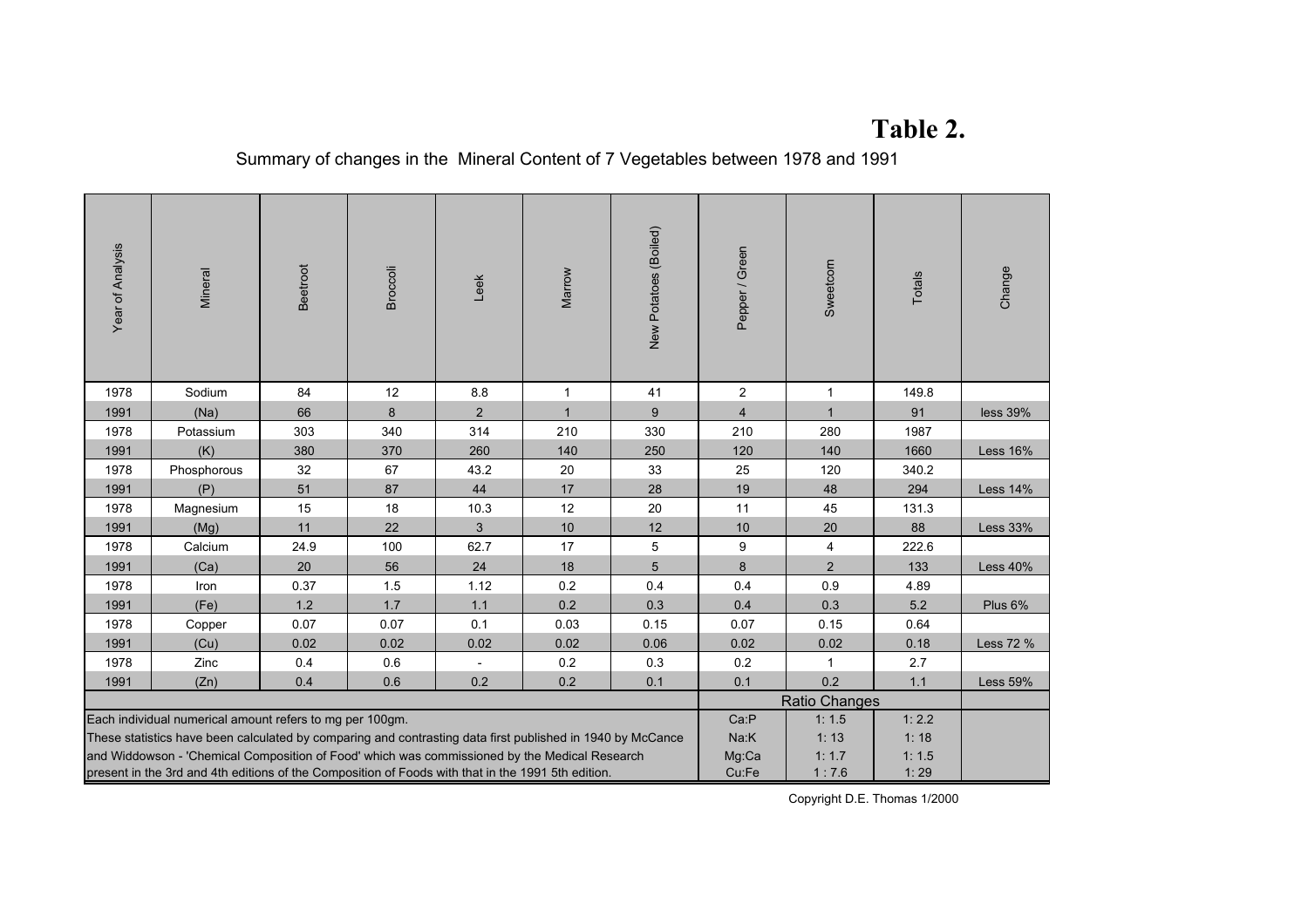### **Table 3.**

### Summary of changes in the Mineral Content of 17 Fruits between 1940 and 1991

| Analysis<br>$\sigma$<br>Year | Mineral                                                                                                    | Apple           | Apricot | Avocado | Balckberry | Cherry          | Damson         | Lemon | Melon     | Nectarine      | Orange | Passion Fruit  | Peach          | Pineapple | Raspberry    | Rhubarb | Strawberry | Bannana        | Totals               | Change          |
|------------------------------|------------------------------------------------------------------------------------------------------------|-----------------|---------|---------|------------|-----------------|----------------|-------|-----------|----------------|--------|----------------|----------------|-----------|--------------|---------|------------|----------------|----------------------|-----------------|
| 1940                         | Sodium                                                                                                     | $\overline{c}$  | $<$ 1   | 16      | 3.7        | 2.8             | 2.2            | 6     | 13.5      | 9.1            | 2.9    | 28.4           | 2.7            | 1.6       | 2.5          | 2.2     | 1.5        | 1.2            | 98.3                 |                 |
| 1991                         | (Na)                                                                                                       | $\mathbf{3}$    | 2       | 6       | 2          |                 | 2              | 5     | 8         | $\mathbf{1}$   | 5      | 19             | $\overline{1}$ | 2         | $\mathbf{3}$ | 3       | 6          | $\overline{1}$ | 70                   | <b>Less 29%</b> |
| 1940                         | Potassium                                                                                                  | 120             | 320     | 396     | 208        | 275             | 290            | 163   | 319       | 268            | 197    | 348            | 259            | 247       | 224          | 425     | 161        | 348            | 4568                 |                 |
| 1991                         | (K)                                                                                                        | 120             | 270     | 450     | 160        | 210             | 260            | 150   | 210       | 170            | 150    | 200            | 160            | 160       | 170          | 290     | 160        | 400            | 3690                 | <b>Less 19%</b> |
| 1940                         | Phosphorous                                                                                                | 8.5             | 21.3    | 30.8    | 23.8       | 16.8            | 16.4           | 20.7  | 30.4      | 23.9           | 23.7   | 54.2           | 18.5           | 7.8       | 28.7         | 21      | 23         | 28.1           | 397.6                |                 |
| 1991                         | (P)                                                                                                        | 11              | 20      | 39      | 31         | 21              | 14             | 18    | 13        | 22             | 21     | 64             | 22             | 10        | 31           | 17      | 24         | 28             | 406                  | plus 2%         |
| 1940                         | Magnesium                                                                                                  | 4.3             | 12.3    | 29.4    | 29.5       | 9.6             | 11             | 11.6  | 20.1      | 12.6           | 12.9   | 38.6           | 7.9            | 16.9      | 21.6         | 13.6    | 11.7       | 41.9           | 305.5                |                 |
| 1991                         | (Mg)                                                                                                       | $5\overline{)}$ | 11      | 25      | 23         | 10 <sup>1</sup> | 10             | 12    | 11        | 10             | 10     | 29             | 9              | 16        | 19           | 13      | 10         | 34             | 257                  | less 16%        |
| 1940                         | Calcium                                                                                                    | 3.5             | 17.2    | 15.3    | 63.3       | 15.9            | 23.5           | 107   | 19.1      | 3.9            | 41.3   | 15.6           | 4.8            | 12.2      | 40.7         | 103     | 22         | 6.8            | 515.1                |                 |
| 1991                         | (Ca)                                                                                                       | $\overline{4}$  | 15      | 11      | 41         | 13              | 22             | 85    | 20        | $\overline{7}$ | 47     | 11             | $\overline{7}$ | 18        | 25           | 93      | 10         | 6              | 435                  | less 16%        |
| 1940                         | Iron                                                                                                       | 0.29            | 0.37    | 0.53    | 0.85       | 0.38            | 0.41           | 0.35  | 0.81      | 0.46           | 0.33   | 1.12           | 0.38           | 0.42      | 1.21         | 0.4     | 0.71       | 0.41           | 9.43                 |                 |
| 1991                         | (Fe)                                                                                                       | 0.1             | 0.5     | 0.4     | 0.7        | 0.2             | 0.4            | 0.5   | 0.3       | 0.4            | 0.1    | 1.3            | 0.4            | 0.2       | 0.7          | 0.3     | 0.4        | 0.3            | 7.2                  | <b>Less 24%</b> |
| 1940                         | Copper                                                                                                     | 0.07            | 0.12    | 0.21    | 0.12       | 0.07            | 0.08           | 0.26  | 0.04      | 0.06           | 0.07   | 0.12           | 0.05           | 0.08      | 0.21         | 0.13    | 0.13       | 0.16           | 1.98                 |                 |
| 1991                         | (Cu)                                                                                                       | 0.2             | 0.06    | 0.19    | 0.11       | 0.07            | 0.07           | 0.26  | <b>Tr</b> | 0.06           | 0.05   | $\blacksquare$ | 0.06           | 0.11      | 0.1          | 0.07    | 0.07       | 0.1            | 1.58                 | <b>Less 20%</b> |
| 1978                         | Zinc                                                                                                       | 0.1             | 0.1     |         | $\sim$     | 0.1             | $\overline{a}$ | 0.1   | 0.1       | 0.1            | 0.2    | $\overline{a}$ | 0.1            | 0.1       |              | $\sim$  | 0.1        |                | 1.1                  |                 |
| 1991                         | (Zn)                                                                                                       | <b>Tr</b>       | 0.1     | 0.4     | 0.2        | 0.1             |                | 0.1   | <b>Tr</b> | 0.1            | 0.1    | 0.8            | 0.1            | 0.1       | 0.3          | 0.1     | 0.1        |                | 2.6                  | <b>Less 27%</b> |
|                              | Each individual figure represents mg per 100gm.                                                            |                 |         |         |            |                 |                |       |           |                |        |                |                |           |              |         |            |                | <b>Ratio Changes</b> |                 |
|                              | These statistics have been calculated by comparing and contrasting data first published in 1940 by McCance |                 |         |         |            |                 |                |       |           |                |        |                |                |           |              |         |            | Ca:P           | 1:14                 | 1:1.7           |
|                              | and Widdowson - 'Chemical Composition of Food', which was commissioned by the Medical Research             |                 |         |         |            |                 |                |       |           |                |        |                |                |           |              |         |            | Na:K           | 1:43                 | 1:48            |
|                              | Council - with that data published by the same authors in 1991 - The Composition of Food, which was        |                 |         |         |            |                 |                |       |           |                |        |                |                |           |              |         |            | Mg:Ca          | 1:1.9                | 1:1.9           |
|                              | commissioned by the Royal Society of Chemistry and the Ministry of Agriculture Fisheries and Food.         |                 |         |         |            |                 |                |       |           |                |        |                |                |           |              |         |            | Cu:Fe          | 1:5                  | 1:4.6           |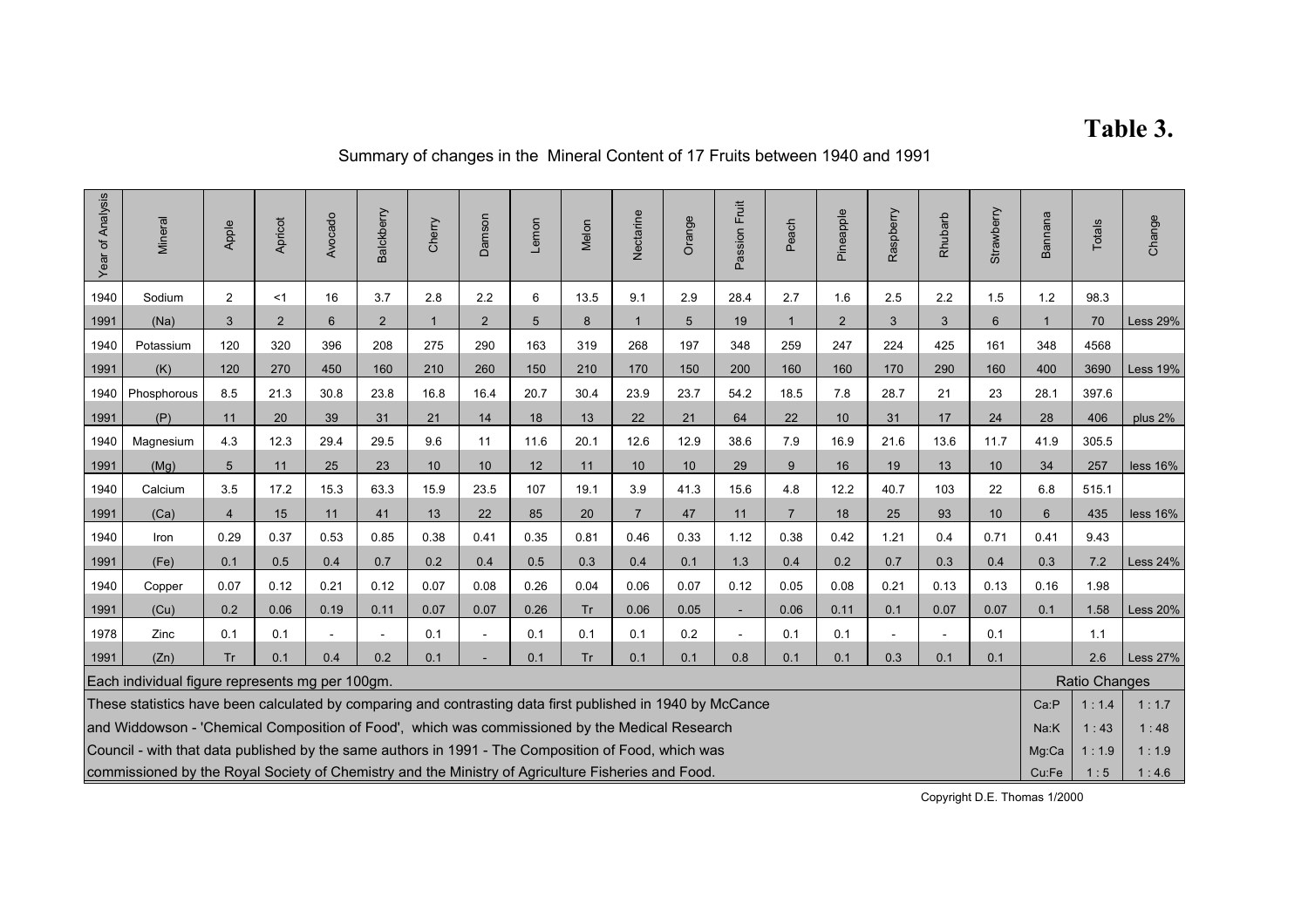#### **Table 4.**

Summary of changes in the Mineral Content of 10 samples of Meat between 1940 and 1991

| Year of Analysis | Mineral                                                                                                    | Beef / Topside (Roast) | / Sirloin (Roast)<br><b>Beef</b> | Beef / Steak (Fried) | Chicken Meat )Boiled) | Chicken Meat (Roast) | Duck (Roast) | Pork Leg (Roast) | / Back (Fried)<br>Bacon | / Streaky (Fried)<br>Bacon | Turkey (Roast) | Totals | Change          |
|------------------|------------------------------------------------------------------------------------------------------------|------------------------|----------------------------------|----------------------|-----------------------|----------------------|--------------|------------------|-------------------------|----------------------------|----------------|--------|-----------------|
| 1940             | Sodium                                                                                                     | 76                     | 62                               | 80                   | 98                    | 80                   | 195          | 66               |                         |                            | 130            | 787    |                 |
| 1991             | (Na)                                                                                                       | 49                     | 54                               | 54                   | 82                    | 81                   | 96           | 79               |                         |                            | 57             | 552    | Less 30%        |
| 1940             | Potassium                                                                                                  | 370                    | 290                              | 371                  | 381                   | 355                  | 319          | 308              | 517                     | 462                        | 367            | 3740   |                 |
| 1991             | (K)                                                                                                        | 370                    | 300                              | 360                  | 300                   | 310                  | 270          | 350              | 300                     | 290                        | 310            | 3160   | <b>Less 16%</b> |
| 1940             | Phosphorous                                                                                                | 286                    | 237                              | 257                  | 270                   | 271                  | 231          | 363              | 229                     | 238                        | 320            | 2702   |                 |
| 1991             | (P)                                                                                                        | 210                    | 170                              | 220                  | 190                   | 210                  | 200          | 200              | 170                     | 160                        | 220            | 1950   | less 28%        |
| 1940             | Magnesium                                                                                                  | 28.1                   | 19.9                             | 24.8                 | 26.4                  | 23                   | 23.9         | 22.6             | 25.7                    | 25.1                       | 28.2           | 247.7  |                 |
| 1991             | (Mg)                                                                                                       | 24                     | 19                               | 24                   | 25                    | 24                   | $20\,$       | 22               | 20                      | 19                         | 27             | 224    | <b>Less 10%</b> |
| 1940             | Calcium                                                                                                    | 6.2                    | 5.8                              | 5.2                  | 10.7                  | 14.5                 | 19           | 5.2              | 11.5                    | 52.3                       | 38.3           | 168.7  |                 |
| 1991             | (Ca)                                                                                                       | 6                      | 10 <sup>1</sup>                  | $\overline{7}$       | 11                    | 9                    | 13           | 10               | 13                      | 12                         | 9              | 100    | <b>Less 41%</b> |
| 1940             | Iron                                                                                                       | 4.7                    | 4.6                              | 6                    | 2.1                   | 2.6                  | 5.8          | 1.7              | 2.8                     | 3.2                        | 3.8            | 37.3   |                 |
| 1991             | (Fe)                                                                                                       | 2.8                    | 1.9                              | 3.2                  | 1.2                   | 0.8                  | 2.7          | 1.3              | 1.3                     | 1.2                        | 0.9            | 17.3   | Less 54%        |
| 1940             | Copper                                                                                                     | 0.25                   | 0.17                             |                      |                       |                      |              |                  |                         |                            |                | 0.42   |                 |
| 1991             | (Cu)                                                                                                       | 0.14                   | 0.18                             |                      | 0.2                   | 0.12                 | 0.31         | 0.29             | 0.12                    | 0.12                       |                | 0.32   | Less 24%        |
|                  | Each individual figure represents mg per 100 gm                                                            |                        |                                  |                      |                       |                      |              |                  |                         |                            |                |        |                 |
|                  | These statistics have been calculated by comparing and contrasting data first published in 1940 by McCance |                        |                                  |                      |                       |                      |              |                  |                         |                            |                |        |                 |
|                  | and Widdowson - 'Chemical Composition of Food', which was commissioned by the Medical Research             |                        |                                  |                      |                       |                      |              |                  |                         |                            |                |        |                 |
|                  | Council - with that data published by the same authors in 1991 - The Composition of Food, which was        |                        |                                  |                      |                       |                      |              |                  |                         |                            |                |        |                 |
|                  | commissioned by the Royal Society of Chemistry and the Ministry of Agriculture Fisheries and Food.         |                        |                                  |                      |                       |                      |              |                  |                         |                            |                |        |                 |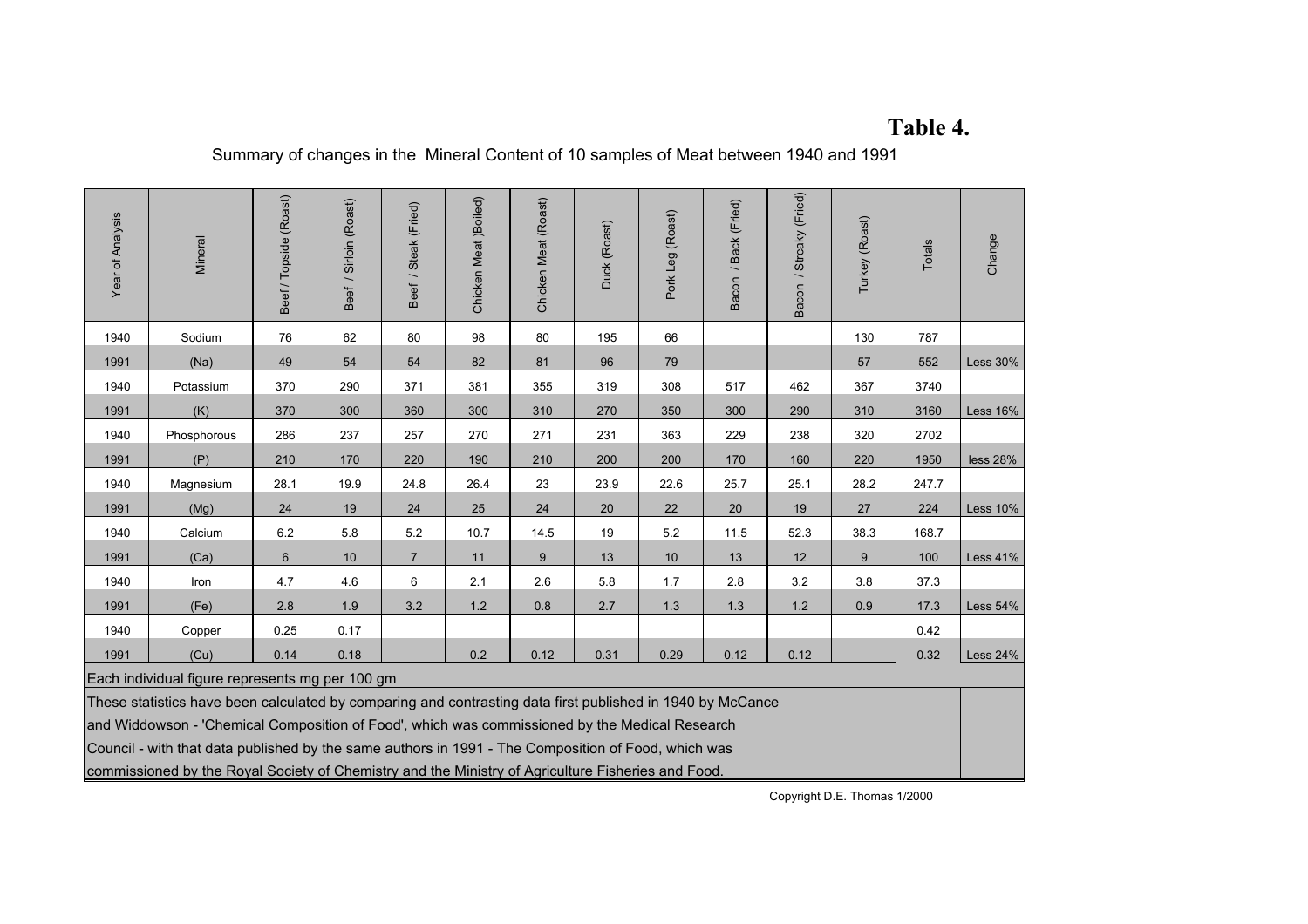# **Table 5.**

# Summary of Changes in the Mineral Content of Vegetables, Fruit and Meat between 1940 and 1991

| Year of Analysis | Mineral                                                                                        | Vegetables (27 Varieties)                                                                                  | Fruit (17 Varieties) | Meat (10 Cuts)  |  |  |  |  |  |
|------------------|------------------------------------------------------------------------------------------------|------------------------------------------------------------------------------------------------------------|----------------------|-----------------|--|--|--|--|--|
| 1940             | Sodium                                                                                         |                                                                                                            |                      |                 |  |  |  |  |  |
| 1991             | (Na)                                                                                           | <b>Less 49%</b>                                                                                            | <b>Less 29%</b>      | <b>Less 30%</b> |  |  |  |  |  |
| 1940             | Potassium                                                                                      |                                                                                                            |                      |                 |  |  |  |  |  |
| 1991             | (K)                                                                                            | <b>Less 16%</b>                                                                                            | <b>Less 19%</b>      | <b>Less 16%</b> |  |  |  |  |  |
| 1940             | Phosphorous                                                                                    |                                                                                                            |                      |                 |  |  |  |  |  |
| 1991             | (P)                                                                                            | Plus 9%                                                                                                    | Plus 2%              | <b>Less 28%</b> |  |  |  |  |  |
| 1940             | Magnesium                                                                                      |                                                                                                            |                      |                 |  |  |  |  |  |
| 1991             | (Mg)                                                                                           | <b>Less 24%</b>                                                                                            | <b>Less 16%</b>      | <b>Less 10%</b> |  |  |  |  |  |
| 1940             | Calcium                                                                                        |                                                                                                            |                      |                 |  |  |  |  |  |
| 1991             | (Ca)                                                                                           | <b>Less 46%</b>                                                                                            | <b>Less 16%</b>      | <b>Less 41%</b> |  |  |  |  |  |
| 1940             | Iron                                                                                           |                                                                                                            |                      |                 |  |  |  |  |  |
| 1991             | (Fe)                                                                                           | <b>Less 27%</b>                                                                                            | <b>Less 24%</b>      | <b>Less 54%</b> |  |  |  |  |  |
| 1940             | Copper                                                                                         |                                                                                                            |                      |                 |  |  |  |  |  |
| 1991             | (Cu)                                                                                           | <b>Less 76%</b>                                                                                            | <b>Less 20%</b>      | <b>Less 24%</b> |  |  |  |  |  |
|                  |                                                                                                | These statistics have been calculated by comparing and contrasting data first published in 1940 by McCance |                      |                 |  |  |  |  |  |
|                  | and Widdowson - 'Chemical Composition of Food', which was commissioned by the Medical Research |                                                                                                            |                      |                 |  |  |  |  |  |
|                  |                                                                                                | Council - with that data published by the same authors in 1991 - The Composition of Food, which was        |                      |                 |  |  |  |  |  |

commissioned by the Royal Society of Chemistry and the Ministry of Agriculture Fisheries and Food.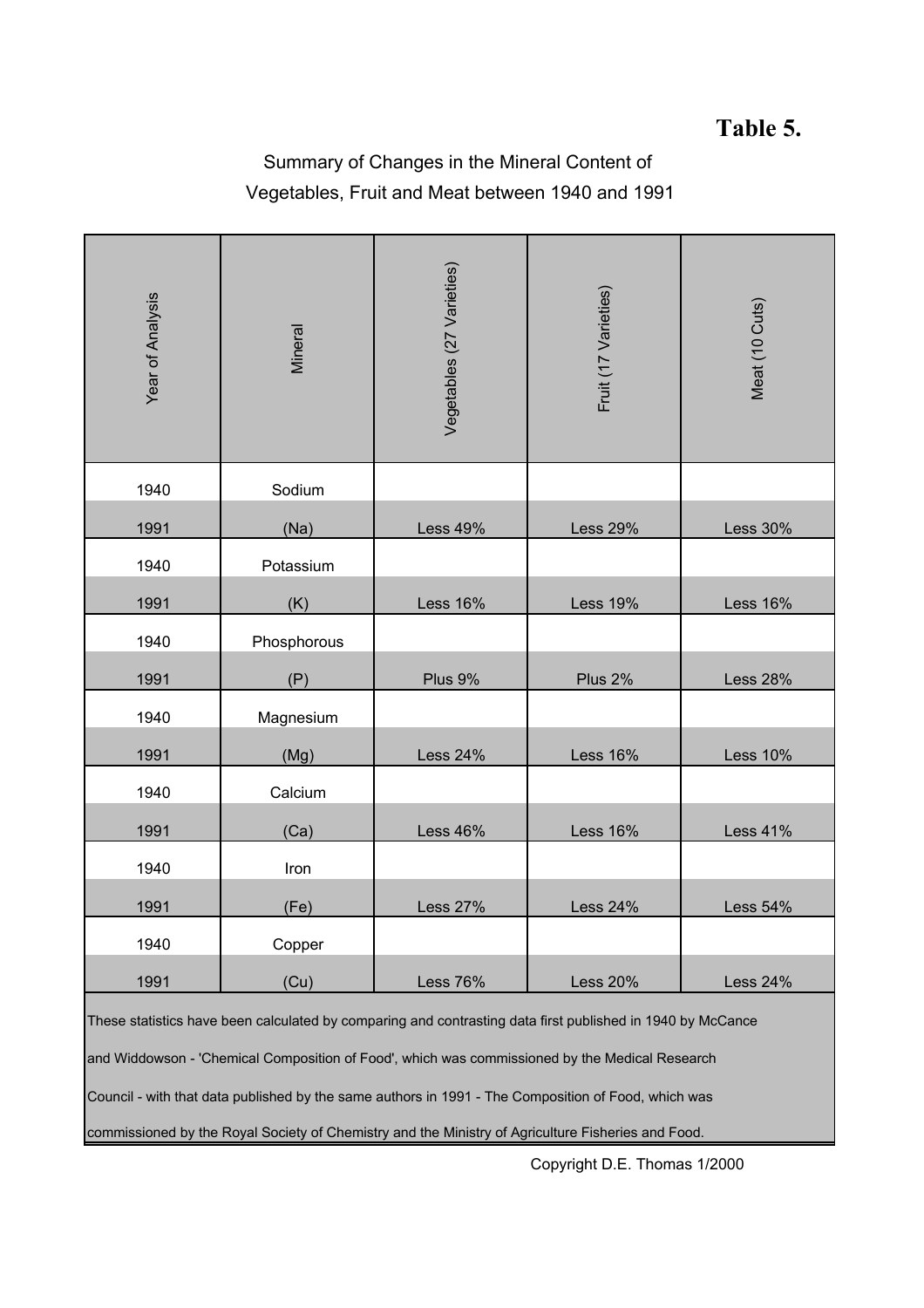# Discussion of results

#### **Vegetables**

With most vegetables, when they are harvested, it is usually the whole plant that is taken. An exception would be the 'Pod and Seeds' and 'Fruit' groups where there is the possibility of the rest of the plant being ploughed back into the soil. Consequently, vegetables are probably the best indicators of change relating to the mineral depletion of soils. If the soils become depleted in minerals, the minerals are simply not there to become incorporated within the plant structure, and this ultimately effects the plant's 'health' and consequently the farmer's profitability when harvesting the crop.

Obviously this situation has been known to farmers since the land was first cultivated and hence the tradition in primitive cultures to move on after ten years growing at one site, or to regularly replenish the nutrients with fertilisers, or to leave the fields to 'fallow'. It was discovered early in the 1900s that Nitrogen, Phosphorous and Potassium were the main minerals required for plant growth. These minerals together with adequate water, light and carbon dioxide seemingly allowed for optimum growth. Consequently, since the 1920s, NPK fertilisers have routinely been added to agricultural soils in the UK. Calcium - in the form of lime - and Iron are also sometimes added to fertilisers.

The initial 1940 figures used in the tables presented must, therefore, not be considered as a 'true, unadulterated' representation of the mineral content of any specific vegetable. In this regard it is interesting to note that in their introduction to the vegetable section of the 5<sup>th</sup> Edition the authors state, "Any differences arising from the method of cultivation, for example 'organic' methods, appear to be small and inconsistent". Also in their introduction to the  $5<sup>th</sup>$  Edition (page 1), the authors acknowledge that "the nutritional value of many of the more traditional foods has changed. This can happen when there are new varieties or sources of supply for the raw materials with new farming practices which can effect the nutritional value of both plant and animal products". Tables 1 and 2 provide evidence of an alarming change over 51 years. These data illustrate that - for whatever reason - there has been a severe depletion in the mineral content of the vegetables available to us as a nation.

During this time there has been an average

**Loss** of **49**% of their Sodium content **Loss** of **16**% of their Potassium content **Loss** of **24**% of their Magnesium content **Loss** of **46**% of their Calcium content **Loss** of **27**% of their Iron content and a **Loss** of **76%** of their Copper content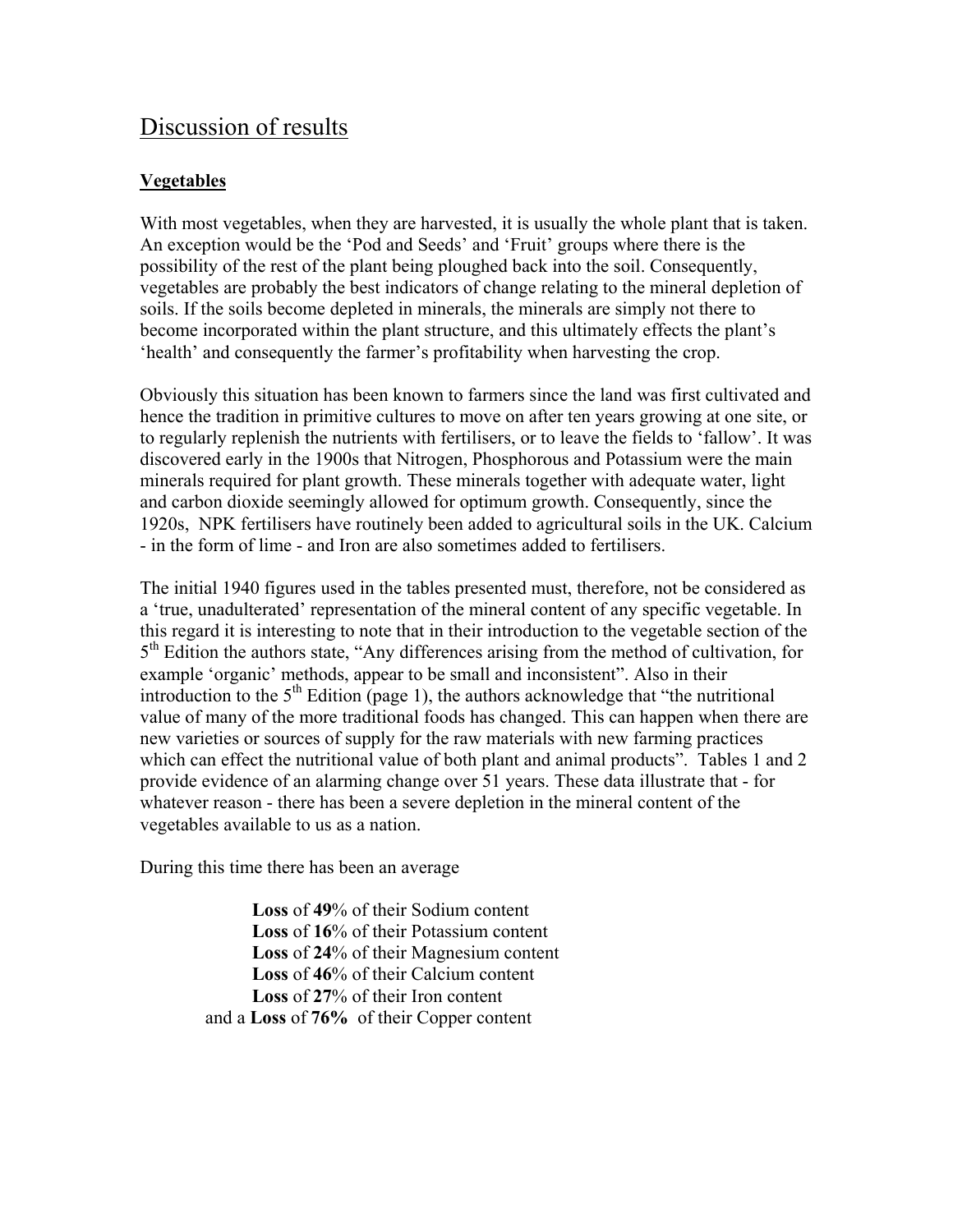

Perhaps not too surprisingly given the regular use of NPK fertiliser, the only exception is Phosphorous, which shows a 9% rise. These losses include the analytical results of vegetables which were boiled at least twice as long in 1940 as in 1991 - with the probable ensuing greater loss of mineral content. The individual analysis tables provide insights as to the ranges of highs and lows within these figures.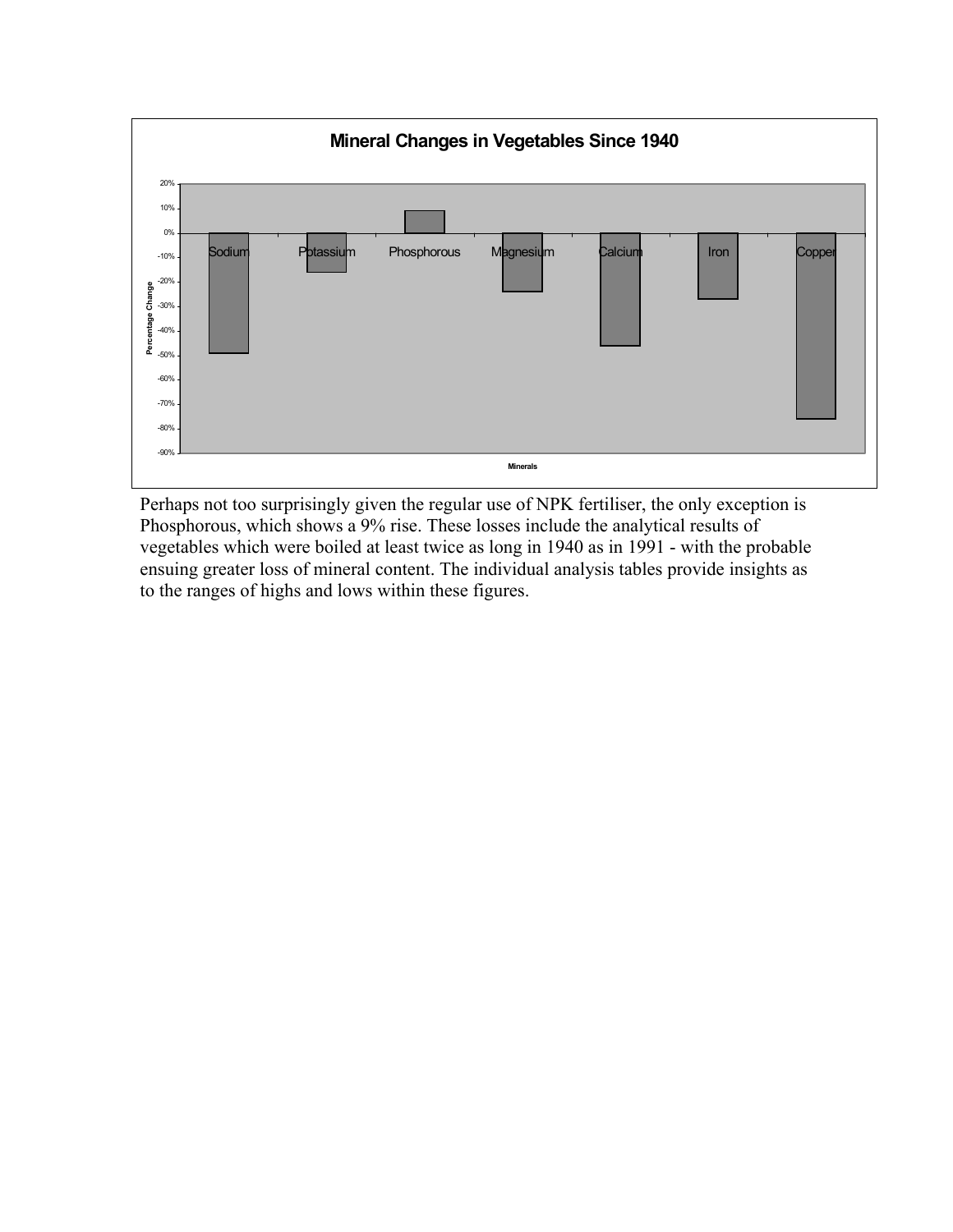### The greatest individual mineral losses (mg per 100 gm sample).

| Sodium      | - Runner Beans 6.5 to trace (nearly 100% loss)                                                     |
|-------------|----------------------------------------------------------------------------------------------------|
| Potassium   | - Spinach (boiled) 490 to 230 (less $53\%$ )<br>- Potatoes 568 to 360 (less $36\%$ )               |
| Phosphorous | - Spinach (boiled) 93 to 28 (less $70\%$ )<br>- Potatoes $0.15$ to $0.08$ (less $47\%$ )           |
| Magnesium   | - Carrots 12 to 3 (less $75\%$ )                                                                   |
| Calcium     | - Broccoli (boiled) $160$ to $40$ (less $75\%$ )<br>- Spring Onion 135 to 35 (less $74\%$ )        |
| Iron        | - Spinach (boiled) 4 to 1.6 (less $60\%$ )<br>- Swede $0.35$ to $0.1$ (less $71\%$ )               |
| Copper      | - Spinach (boiled) $0.26$ to $0.01$ (less $96\%$ )<br>- Watercress $0.14$ to $0.01$ (less $93\%$ ) |

#### Greatest Increases in Mineral content (mg per 100gm sample).

| Sodium    | - Peas 0.5 to 1.0 (could have been rounded up)                                                                       |
|-----------|----------------------------------------------------------------------------------------------------------------------|
| Potassium | - Broccoli 103 to 170 (plus $46\%$ )<br>- Onion 137 to 160 (plus $30\%$ )                                            |
|           | Phosphorous - Swede 19 to 40 (plus $110\%$ )                                                                         |
| Magnesium | - Cauliflower (boiled) 6.6 to 12 (plus $82\%$ )                                                                      |
| Calcium   | - Peas 15.1 to 21 (plus $40\%$ )                                                                                     |
| Iron      | - Runner Beans $0.8$ to $1.2$ (plus $50\%$ )                                                                         |
| Copper    | - there were no increases in any vegetables analysed: the least loss was<br>potatoes $0.15$ to $0.08$ (less $47\%$ ) |

Perhaps two of the most concerning results relate to two regularly used vegetables in the British diet, 'Old' Potatoes and 'Old' Carrots. During the 51 year period Carrots lost 75% of their Magnesium, 48% of their Calcium, 46% of their Iron and 75% of their Copper, whilst our traditional 'spud' lost 30% of its Magnesium, 35% of its Calcium, 45% of its Iron and 47% of its Copper and you would need to have eaten ten tomatoes in 1991 to have obtained the same copper intake as one tomato would have given you in 1940.

 In addition to the overall mineral depletions recorded, significant changes in the ratios of the minerals to one another have taken place. Given that there are known critical ratios of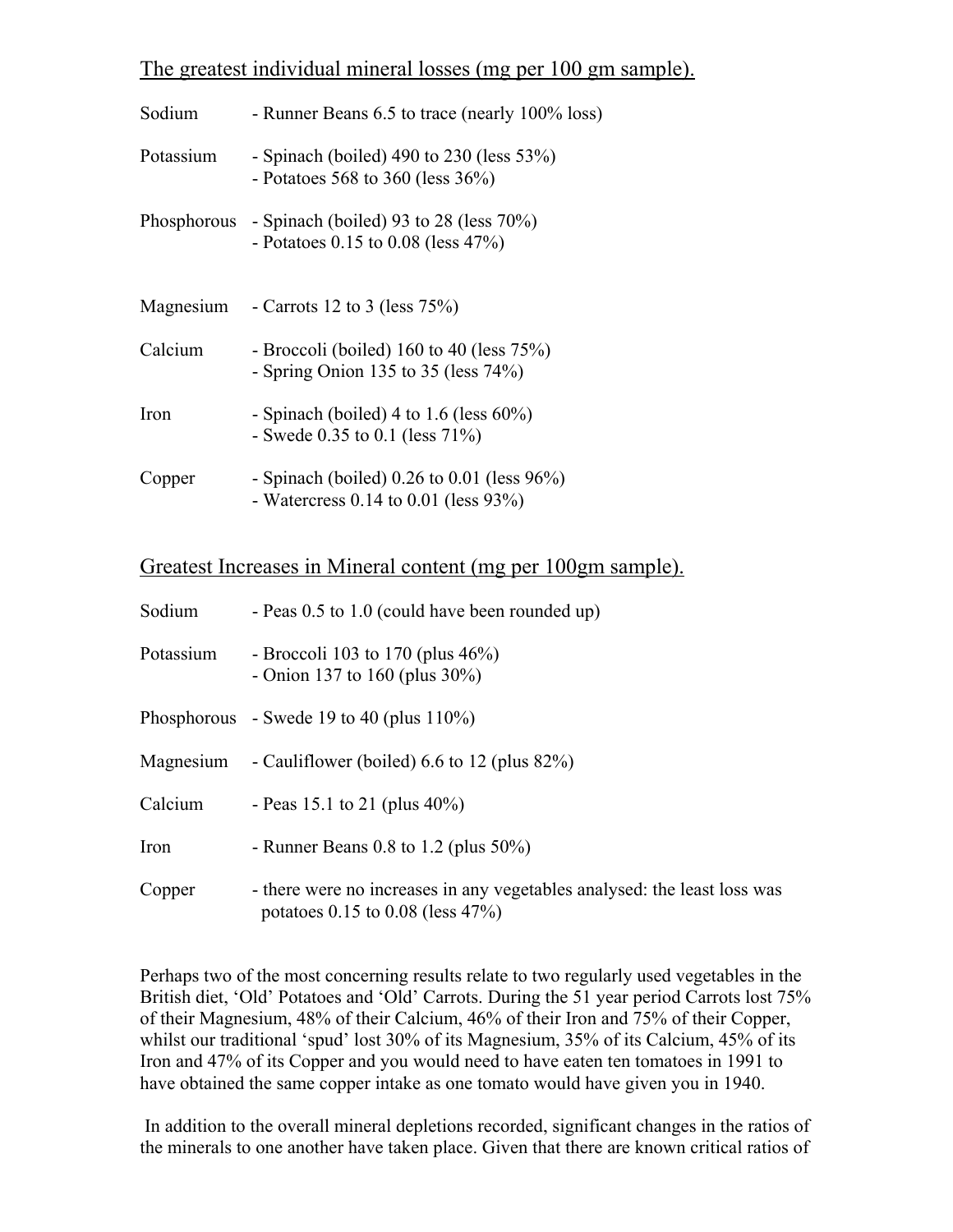certain minerals within our physiology (Ca:P, Na:K, Mg:Ca, Fe:Cu) the changes in these ratios were calculated for each individual vegetable. An overall summary is given below:-

|                                   | <b>1940</b> | <b>1991</b> |
|-----------------------------------|-------------|-------------|
| Calcium (Ca): Phosphorous $(P)$   | 01:02       | 01:01       |
| Sodium (Na): Potassium (K)        | 01:10       | 01:17       |
| Magnesium $(Mg)$ : Calcium $(Ca)$ | 01:04.8     | 01:03.4     |
| Iron $(Fe)$ : Copper $(Cu)$       | 01:10       | 01:30       |

The figures, therefore, represent a significant change in the ratios between the minerals which in turn could well have a significant influence on our bio-chemistry.

### Vegetables (1978-1991)

Unfortunately only seven vegetables could be traced over this 13 year period - see Table 2 and Appendix 5. The results are again disconcerting. During this time there has been an average:-

**Loss** of 39% of their Sodium content **Loss** of 16% of their Potassium content **Loss** of 14% of their Phosphorous content **Loss** of 33% of their Magnesium content **Loss** of 40% of their Calcium content **Increase** of 6% of their Iron content **Loss** of 72% of their Copper content **Loss** of 59% of their Zinc content



Again, these are very disturbing results. The seemingly anomalous result of iron is due to a significant increase reported in beetroot (from 0.37mg to 1.2mg), which has skewed the overall result and may have been related to the addition of iron sometimes used in fertilisers.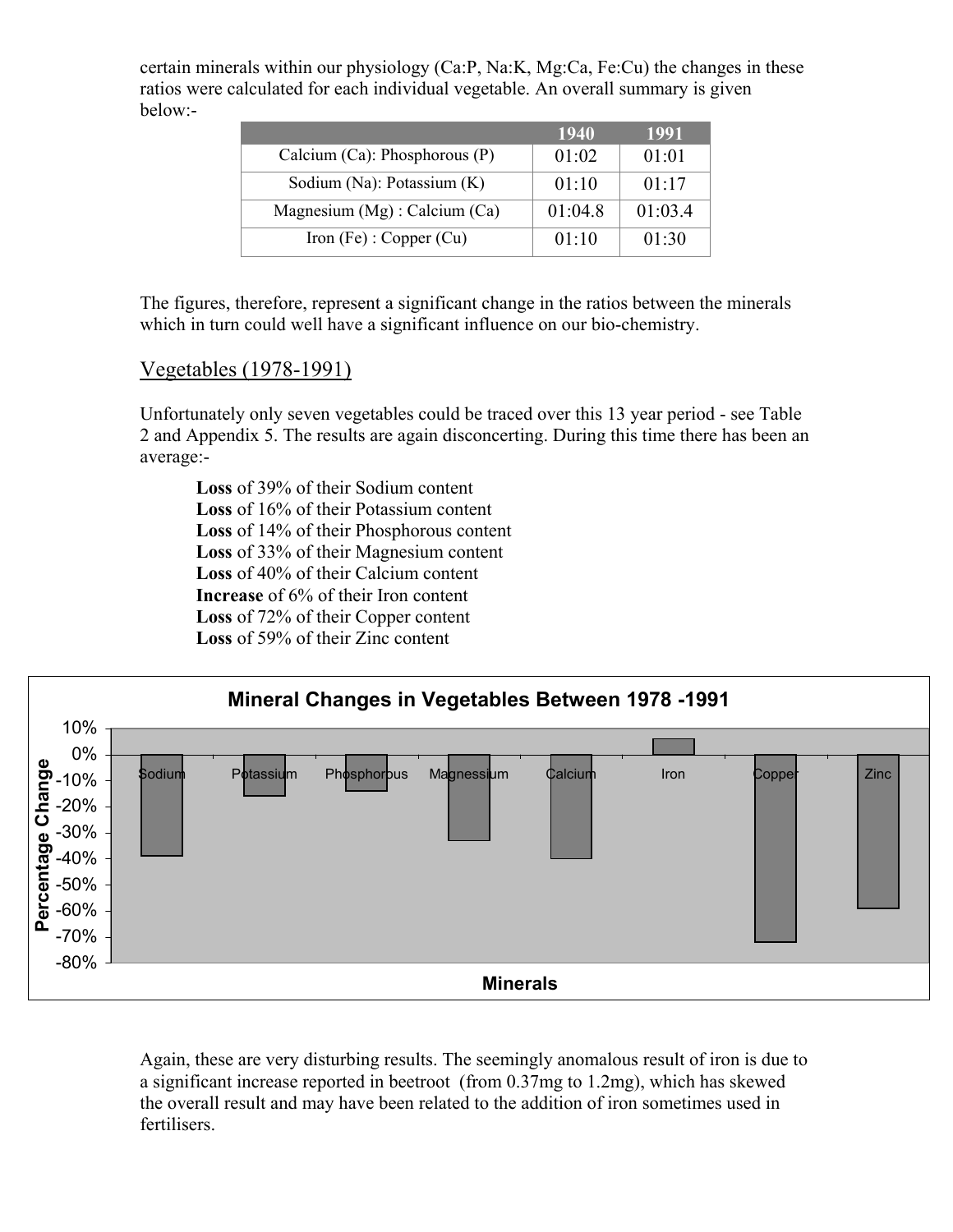The worrying concern regarding trace mineral availability is again the significant loss of Copper (72%) and Zinc (59%), this time over a 13-year period. In the  $5<sup>th</sup>$  Edition Manganese (Mn), Selenium (Se) and Iodine (I) were included in the list of minerals assayed for. If the depletion of Copper and Zinc are considered typical for trace minerals, it is quite likely that all other trace minerals have also been significantly depleted: consequently the 1991 'official' values for Mn, Se and I must be considered in this light.

Trace minerals play a huge role in human physiology to help maintain homeostasis. The significant loss of these essential trace minerals within the vegetables available to us again highlights the difficulties in achieving a fully adequate diet with currently available foods. An alternative is supplementation of our poorer diet with a well balanced, naturally derived, readily assimilated, liquid food supplement.

#### Fruit

The analytical results of 17 fruits traced through from 1940 to 1991 given in Table 3 A summary is given below:

**Loss** of 29% of their Sodium **Loss** of 19% of their Potassium **Increase** of 2% of their Phosphorous **Loss** of 16% of their Magnesium **Loss** of 16% of their Calcium **Loss** of 24% of their Iron **Loss** of 20% of their Copper **Loss** of 27% of their Zinc

Unlike a vegetable, when a fruit is harvested the whole plant is not taken. Consequently the changes evident are not so startling. Nevertheless, there are significant overall losses in mineral content. Also when individual fruits are considered, you would have needed to eat three apples or oranges in 1991 to supply the same Iron content as one in 1940. It is also pertinent to note that the ten fruits assayed for Zinc in 1978 show an overall 27% loss in their 1991 values. As Blackcurrants, Olives and Tangerines have exactly the same values in 1991 as given in 1940 –they have probably not been re-assayed.

### Meats

Ten items of meat were able to be compared, and the results are given on Table 4. As with some of the fruits, some analyses given in the  $5<sup>th</sup>$  Edition are exactly the same as given in the 1st Edition. These include Pork Loin (grilled), Rabbit, Veal Fillet, Venison (roasted), Tripe (dressed), Sheep's Tongue, Ox Tongue, Grouse, Goose, Partridge, Pheasant and Pigeon. A summary of the mineral losses is given below, there has been an average:-

**Loss** of 30% of their Sodium **Loss** of 16% of their Potassium **Loss** of 28% of their Phosphorous **Loss** of 10% of their Magnesium **Loss** of 41% of their Calcium **Loss** of 54% of their Iron **Loss** of 24% of their Copper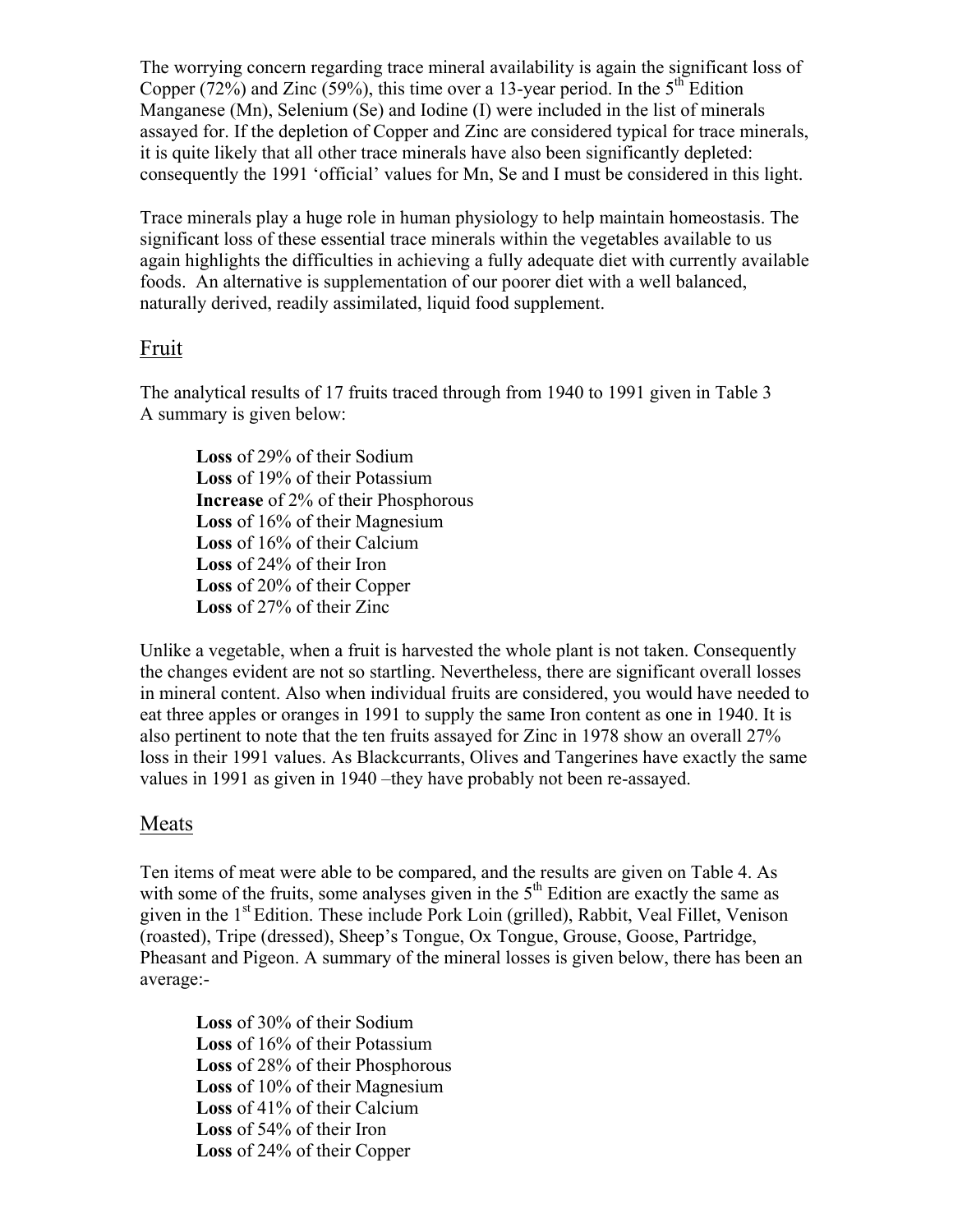Again there is a significant loss in all minerals assayed for, which could reflect the fact that these animals are fed on produce that itself is mineral deficient - including one another! The alarming 41% loss in Calcium could be a spurious reading due to the difficulty of extracting all bone from the flesh in the original analysis but the 54% loss of Iron cannot be so readily explained. Copper in meats and meat products was not routinely assayed for in 1940, hence the lack of data - see Table 4.

### Cereals

Within this category of foods it proved very difficult to compare like with like. Also since 1984 Iron, Calcium and Thiamin have been added, by law, to all white and most brown flours. As with items in Fruit and Meat, Cornflour, Sage and Tapioca all have the same 1991 values as given in 1940 and probably reflect analyses done in the 1930's.

### Dairy Products

In a similar manner it is difficult to compare like with like. The only reasonable comparisons are milk (fresh/whole) and cheddar cheese. Comparisons of these are shown below.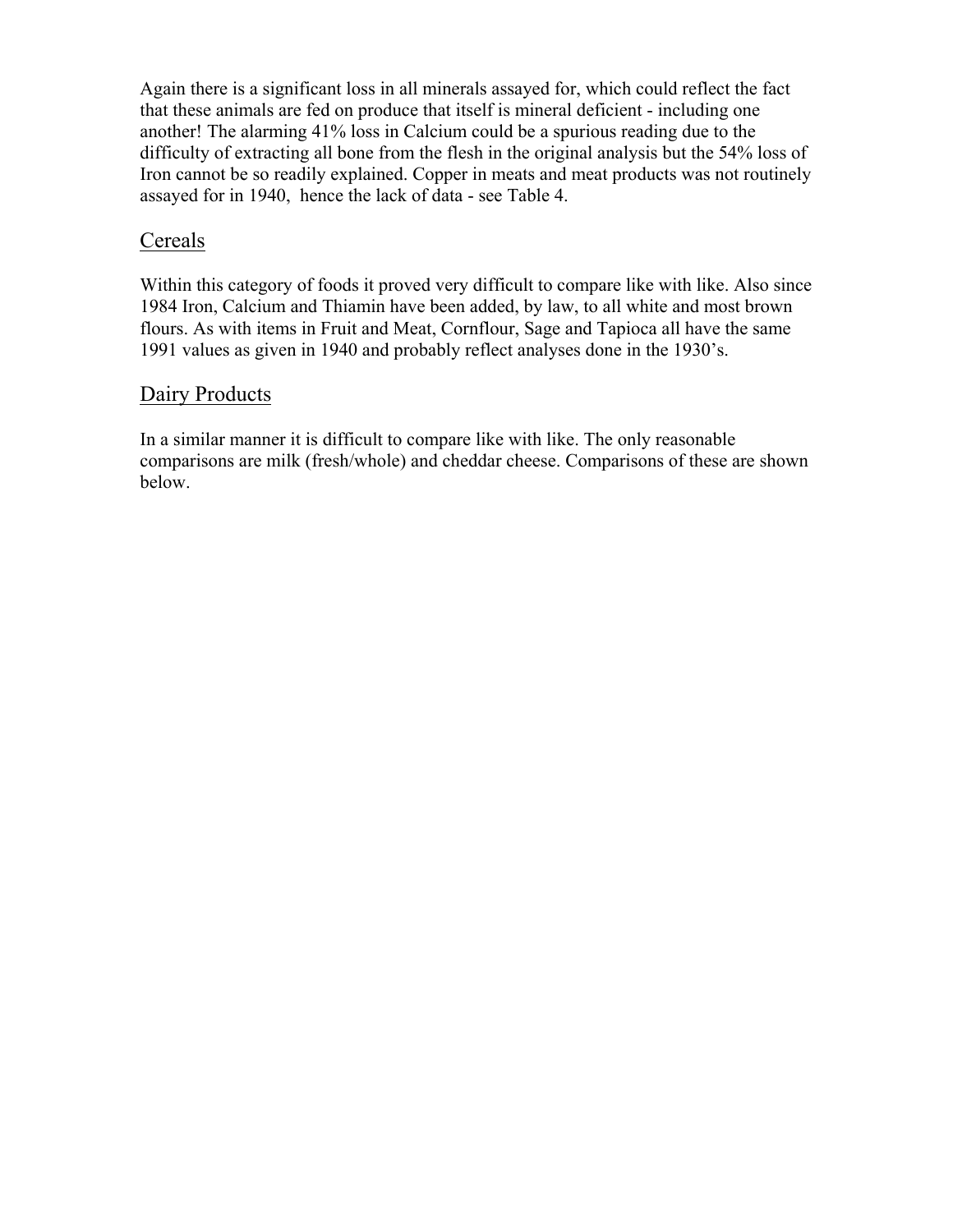|             |      | <b>Milk</b> |                 |
|-------------|------|-------------|-----------------|
|             |      |             |                 |
|             | 1940 | 1991        | change          |
| Sodium      | 50   | 55          | <b>Plus 10%</b> |
| (Na)        |      |             |                 |
| Potassium   | 160  | 140         | less 12.5%      |
| (K)         |      |             |                 |
| Phosphorous | 95   | 92          | Less $3%$       |
| (P)         |      |             |                 |
| Magnesium   | 14   | 11          | <b>Less 21%</b> |
| (Mg)        |      |             |                 |
| Calcium     | 120  | 115         | Less $4%$       |
| (Ca)        |      |             |                 |
| Iron        | 0.08 | 0.05        | Less $38%$      |
| (Fe)        |      |             |                 |
| Copper      | 0.02 | Tr          |                 |
| (Cu)        |      |             |                 |

|                    | <b>Cheddar Cheese</b> |      |             |  |  |  |  |  |  |  |
|--------------------|-----------------------|------|-------------|--|--|--|--|--|--|--|
|                    | 1940                  | 1991 | change      |  |  |  |  |  |  |  |
| Sodium<br>(Na)     |                       |      |             |  |  |  |  |  |  |  |
| Potassium<br>(K)   | 116                   | 77   | Less $34\%$ |  |  |  |  |  |  |  |
| Phosphorous<br>(P) | 545                   | 490  | Less $10\%$ |  |  |  |  |  |  |  |
| Magnesium<br>(Mg)  | 46.9                  | 25   | Less $47%$  |  |  |  |  |  |  |  |
| Calcium<br>(Ca)    | 810                   | 720  | Less $11\%$ |  |  |  |  |  |  |  |
| Iron<br>(Fe)       | 0.57                  | 0.3  | Less $47%$  |  |  |  |  |  |  |  |
| Copper<br>(Cu)     | 0.03                  | 0.03 | <b>Same</b> |  |  |  |  |  |  |  |

### Fish and Seafood

These creatures may be considered wild - consequently time related comparisons would be inappropriate. It is interesting to note, however, that two relatively modern 'farmed' fish- salmon and trout - in the 1991 5th Edition have the same mineral content values as given in the 1940 1st Edition and again it seems likely these are values derived from the original 1930's assay.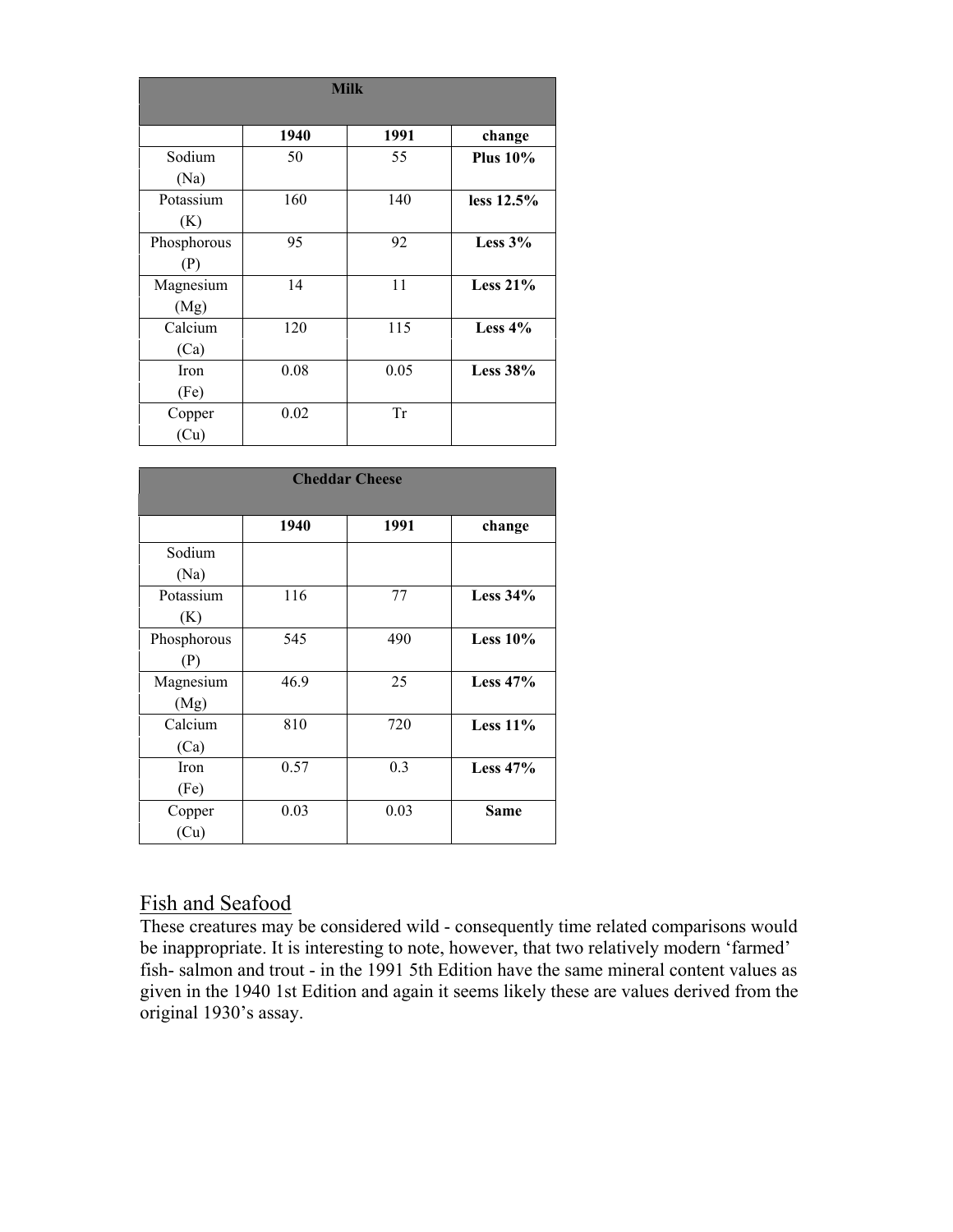#### **Discussion of Results**

This comparative study, over a 51 year period, of the mineral content of the food available to us as a nation has demonstrated that in every category, where meaningful comparisons can be made, there have been significant losses – a summary is given in Table 5. Perhaps the most dramatic loss relates to the Copper present in vegetables between 1940 and 1991 (76%) and Zinc between 1978 and 1991 (59%).

There could be many reasons why the minerals and trace elements have been diminished. These include trace mineral depletion of the soil itself, the excessive use of NPK fertilisers, changes in varieties of plants, the loss of micro flora/fauna within the soil<sup>(6)</sup>, etc. However, irrespective of the cause, what is evident is that there has been an alarming loss of those minerals and trace elements that make up this essential part of our food chain.

It is also important to note that the reason why Copper was analysed for the first edition published in 1940 was because it was found to be an essential trace element in 1928. Since then a number of other trace elements have proven to be beneficial.

| Manganese    | 1931 |
|--------------|------|
| Zinc         | 1934 |
| Cobalt       | 1935 |
| Molybdenum   | 1953 |
| Selenium     | 1957 |
| Chromium     | 1959 |
| Tin          | 1970 |
| Vanadium     | 1971 |
| Flourine     | 1971 |
| Silicon      | 1972 |
| Nickel       | 1964 |
| Arsenic      | 1975 |
| Cadmium      | 1977 |
| Lead         | 1977 |
| <b>Boron</b> | 1990 |

### Essential Trace Elements by Year of Recognition\*

\* Essentiality demonstrated in animals, not necessarily humans  $(7)$ 

The analysis for Selenium, Iodine and Manganese was given for the first time in the 1991 edition of the Composition of Foods. Given that the results of this study demonstrate the loss of trace minerals over a certain period of time, it is relevant to note that any similar future comparative studies would need to question the validity of their initial values. It is also worthy to note that these trends of mineral losses within foods are not unique to the UK. Bergner<sup> $(7)$ </sup> has demonstrated similar losses in fruit, vegetables, grains and meat in the US.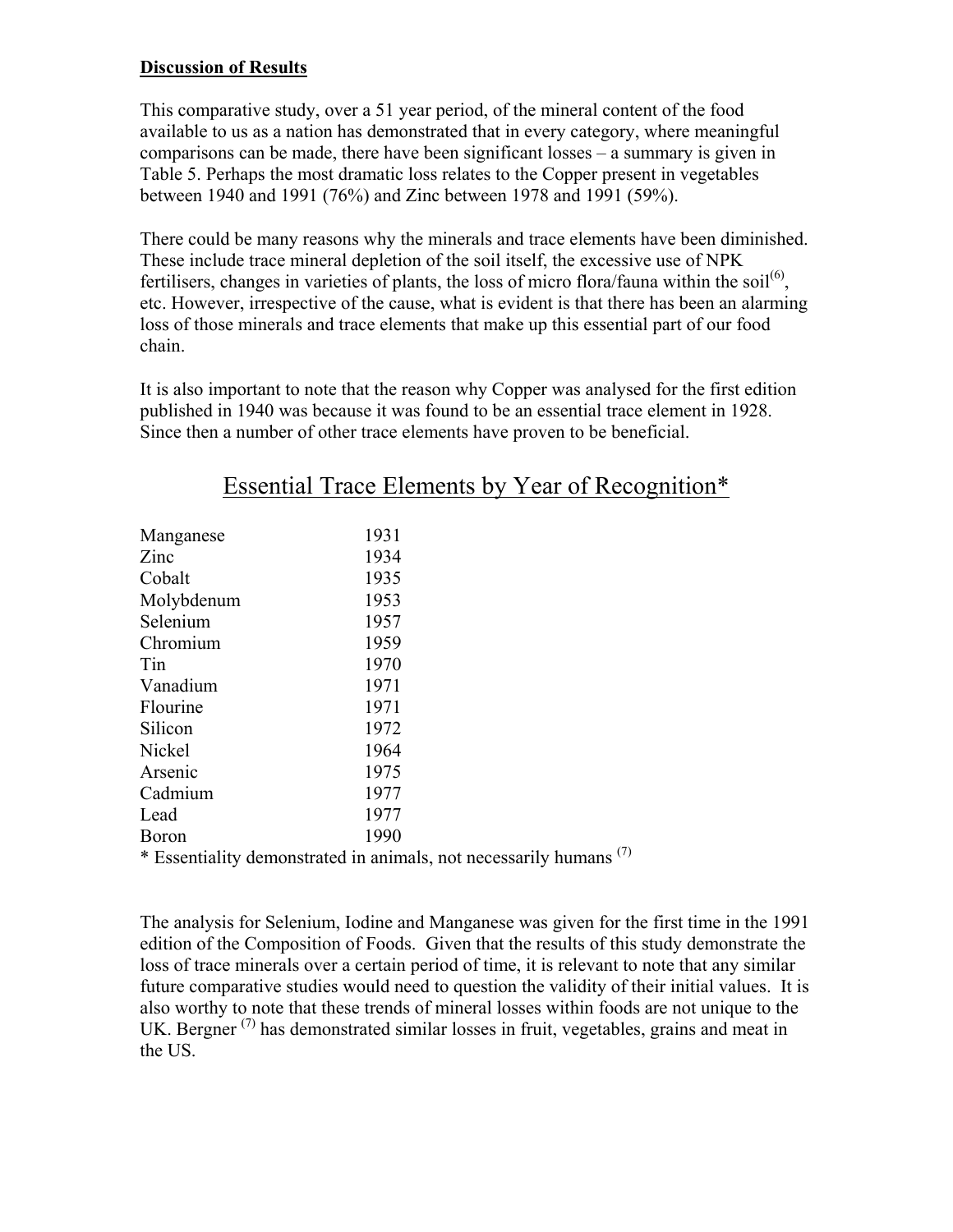# **Wider Issues**

So what conclusion may be drawn from these findings? There appear to be two opposing viewpoints. The first is that these findings may be considered irrelevant. It could be argued that we have an innate ability to adapt, compensate and adjust to our environment and the fact that, as a nation overall, our health and longevity has increased over the past 50 years demonstrates the success of our health service and our farming and food industry policies.

An opposing consideration would suggest that over the last 50 years we have subjected ourselves to an increased environmental toxic load (pesticides, herbicides, fungicides, hormones, heavy metals, antibiotics, colourings, flavourings, preservatives) that is unprecedented in our evolutionary history. Also there has been a radical change in dietary habits towards convenience foods comprised principally of fats, carbohydrates and proteins. As a consequence we have created a society that may be considered overfed yet malnourished of micro-nutrients. These circumstances contribute significantly towards the rise in chronic disease conditions now present in all age groups – including arthritis, obesity, diabetes, M.S, M.E, osteoporosis, cancer, asthma, eczema, leukaemia, cardiovascular disease etc.

Which of these scenarios is true? The current consensus undoubtedly favours the former. However, there is now a growing body of research evidence that minerals and trace elements can and do play a major role in our physical and psychological well-being (Appendix 1.) and that heavy metals cause disease disorders (Appendix 2.). It has been shown that some chemical substances derived from the diet and/or from environmental exposure affect human behaviour  $(8)$ : lack of micronutrients predisposes us to degenerative conditions<sup>(10)</sup>. Recently Gesch, Director of Natural Justice and senior researcher in the Physiology Department at Oxford University, <sup>(11)</sup> has recently demonstrated that providing Recommended Daily Allowance levels of micronutrients assists in the correcting the behaviour of Juveniles<sup> $(9)$ </sup>, and Pick $(12)$  has demonstrated that even the 'healthy' (i.e. asymptomatic) A and B social/economic classes are micronutrient deficient.

Perhaps it is time for both sides of this argument to respect the research evidence of the other and to work together. Current DNA research indicates that individuals are genetically predisposed towards differing chronic disease conditions. Consequently this school of thought suggests that the way forward is to discover appropriate vaccinations and/or drug therapies to 'protect' those susceptible.

If, it is accepted that each of us, as a result of hereditary predispositions, has inherent genetic vulnerabilities towards certain physiological and psychological conditions and that these may now be definitively identified by modern research. Would it not be appropriate to help the body optimise its adaptive capacity  $(12)$  to better cope with the situation? Such a route, using modern scientific techniques, together with appropriate educational programmes concerning diet, exercise and attitude of mind, would allow for the opportunity to monitor the capacity to adapt to environmental challenges. In this manner the individual concerned would be less likely to be continually compromised and ultimately surprised by the body expressing its difficulty in coping with the environmental challenge presented by developing a chronic disease condition.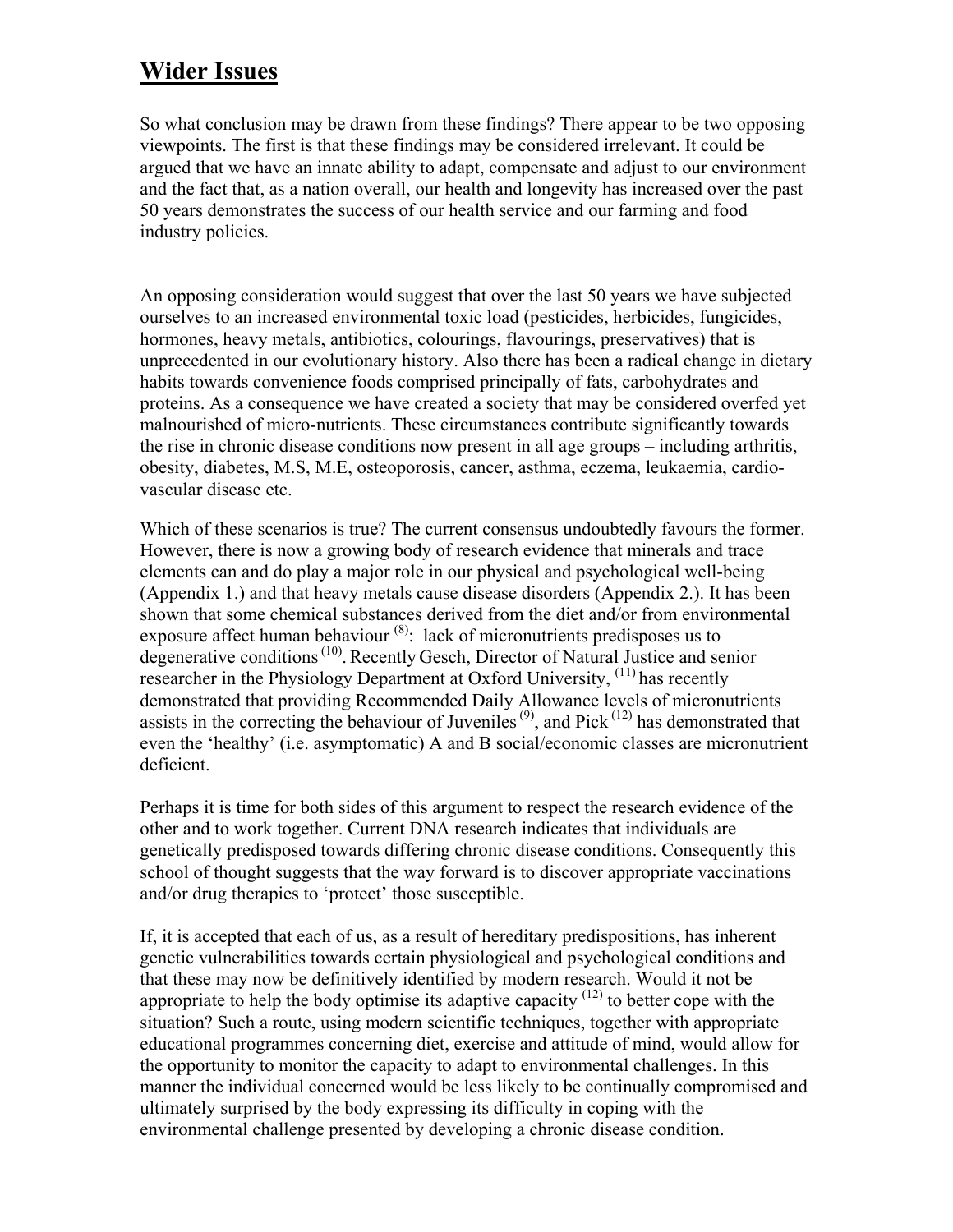# **Conclusion.**

By comparing the lists of foods given in the  $1<sup>st</sup>$  Edition of the Composition of Foods with those in the  $5<sup>th</sup>$  Edition, it can be seen that the dietary habits of the people in the UK have changed dramatically. Since the publication of the  $4<sup>th</sup>$  Edition in 1978 there has been a dramatic rise in the popularity of refined processed foods - 'fast' foods - which are often high in saturated fats, sugars, colourings, preservatives and flavourings. These foods have, over the past 30 years, become the 'norm'. Consequently we now have a generation that considers this situation as normal and their children are growing up to regard 'fast' foods and drinks as an appropriate diet.

The 'raw materials' from which these foods have been manufactured are themselves often contaminated by herbicides, fungicides, pesticides, antibiotics and hormones. As this study has demonstrated, there has also been a significant deterioration in the mineral content of those foods - vegetables, fruit, meat - that may be considered the foundation of a 'good diet'.

Minerals are what we are made of: to quote the Bible -"ashes to ashes, dust to dust". We are an amalgam of the 'stuff' of the earth and a quality often understood as 'life force'. It is improbable that we can function at our optimum on a physical, mental and emotional level if the foods we have available to us are deficient in vital minerals and trace elements – and by inference other micronutrients.

Physiologically it would be very difficult to underestimate the importance of minerals and trace elements. They often act as the catalyst for all the other nutrients the body uses to develop and maintain good health. Magnesium for instance is known to be required to be present in the metabolic pathway of 300 enzyme reactions whilst Zinc is known to be required in 200 enzyme reactions. The deterioration in the mineral content of the 64 foods that could be traced over the 51-year period between 1940 and 1991, therefore, should be considered as alarming.

The wider issues that could relate to the loss of micronutrients in our food chain have been touched upon, it could be concluded that as a nation we are overfed but malnourished and there is a need to recognise that minerals and trace elements are generally deficient in our diets. The author suggests that a good quality prophylactic supplement\*should be taken whilst changes take place in our education policy as well as at the highest level in our food growing, procurement and manufacturing policies to ensure the quality of the food available to us is of the highest standard.

David Thomas has a practice in Forest Row where he practices Nutrition and Chiropractic. He is also the UK distributor of a broad spectrum, liquid (not colloidal!) trace element supplement. For more information please call 01342 824684.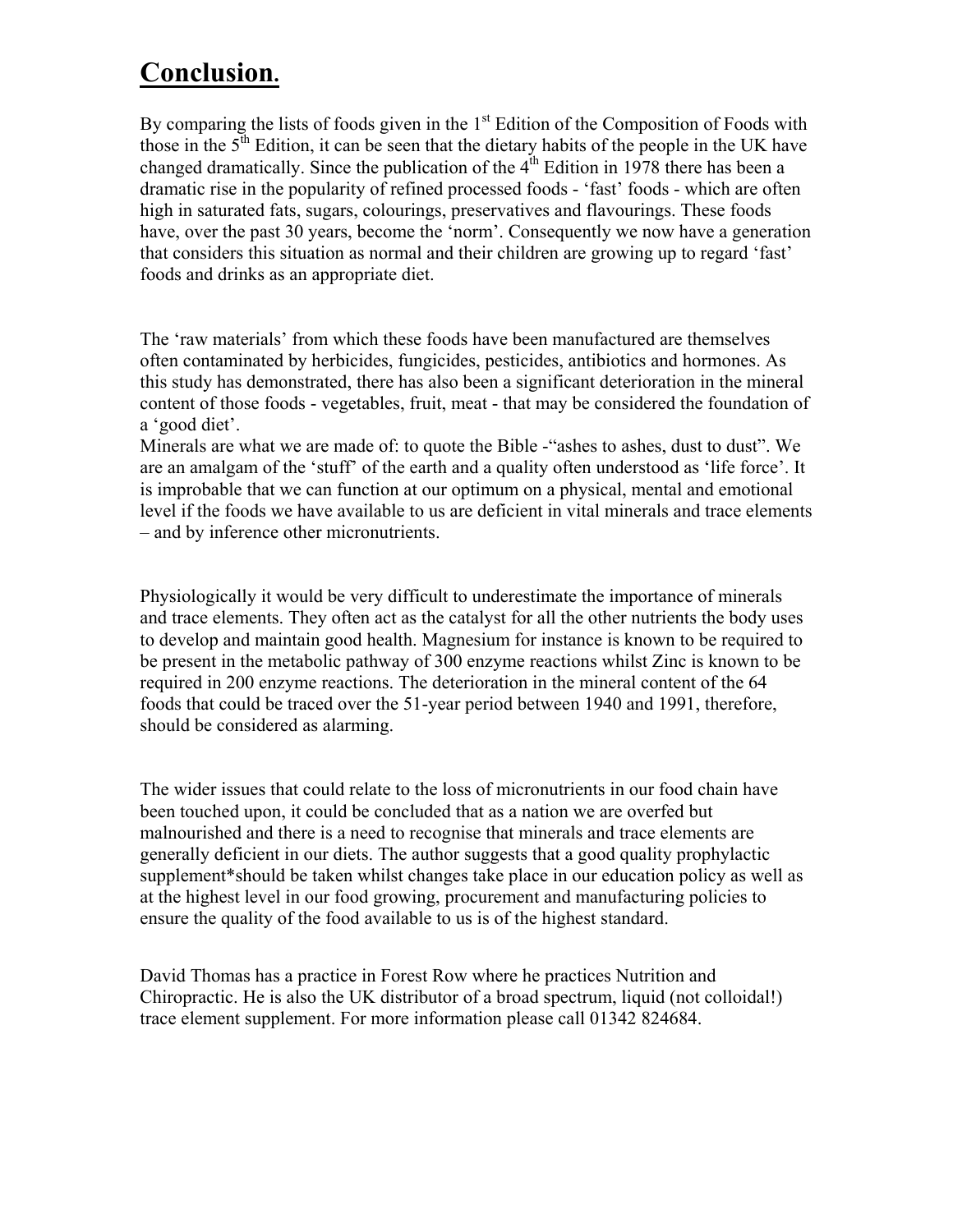# **REFERENCES**

- 1. McCance and Widdowson (1940) *The Chemical Composition of Foods*, 1st Edition, Special Report Series No: 235, Published by Medical Research Council.
- 2. McCance and Widdowson (1946) *The Chemical Composition of Foods,* 2nd Edition, Special Report Series No: 235, Published by Medical Research Council.
- 3. McCance and Widdowson (1960) *The Chemical Composition of Foods,* 3rd Edition Special Report Series No: 297, Published by Medical Research Council.
- 4. McCance and Widdowson (1978) *The Composition of Foods*, 4<sup>th</sup> Edition. Published by Royal Society of Chemistry/Ministry of Agriculture Fisheries and Food.
- 5. McCance and Widdowson (1991) *The Composition of Foods,* 5th Edition, Published by Royal Society of Chemistry/Ministry of Agriculture Fisheries and Food.
- 6. Ward N, Stead K, Reeves J. (2001) *Impact of endomycorrhizal fungi on plant trace element uptake and nutrition,* The Nutrition Practitioner Vol 3, Issue 2 pp  $30-31$ , .
- 7. Bergner, Paul. (1997) *The Healing Power of Minerals,* Published by PRIMA HEALTH.
- 8. Ward N, (2000) C*hemical Substances and Human Behaviour*. The Nutrition Practitioner Vol 2, Issue 2 pp 43-45.
- 9. Rayman, M.P. (1995), *Diet and Criminal Behaviour*. The Magistrate Vol 51, No 7.
- 10. Gaby A. (1994) *Preventing and Reversing Osteoporosis*, Published by PRIMA.
- 11. GESCH, B et al' (2002) *Influence of Supplementary vitamins, minerals and essential fatty acids on the antisocial behaviour of young adult prisoners*, The British Journal of Psychiatry 181, pp 2-28.
- 12. Pick C (2002) *The Health of the Nation*, Journal of Alternative and Complimentary Medicine April Issue 9 pages 22-27.
- 13. Stephen Davies MA BM BCh FACN, (1991) *Scientific and Ethical Foundations of Nutritional Medicine. Part 1-Evolution, Adaption and Health*, Journal of Nutritional Medicine pp 227-247.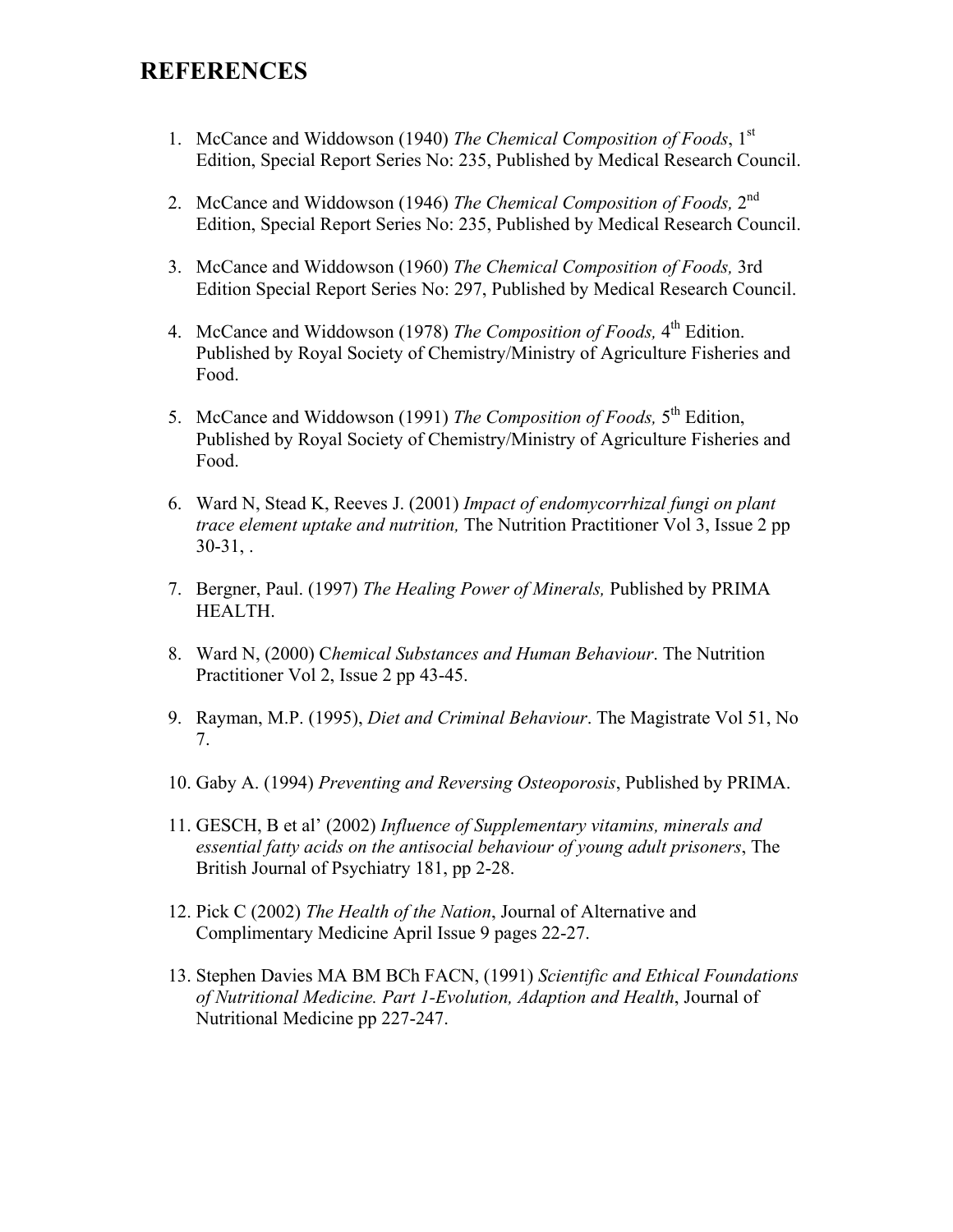# **APPENDIXES**

- Appendix 1 Mineral V's Symptom
- Appendix 2 Symptoms V's Toxicity
- Appendix 3 ConcenTrace Ionic Minerals
- Appendix 4 27 Individual Vegetables 1940 to 1991
- Appendix 5 -7 Individual Vegetables 1960 or 1978 to 1991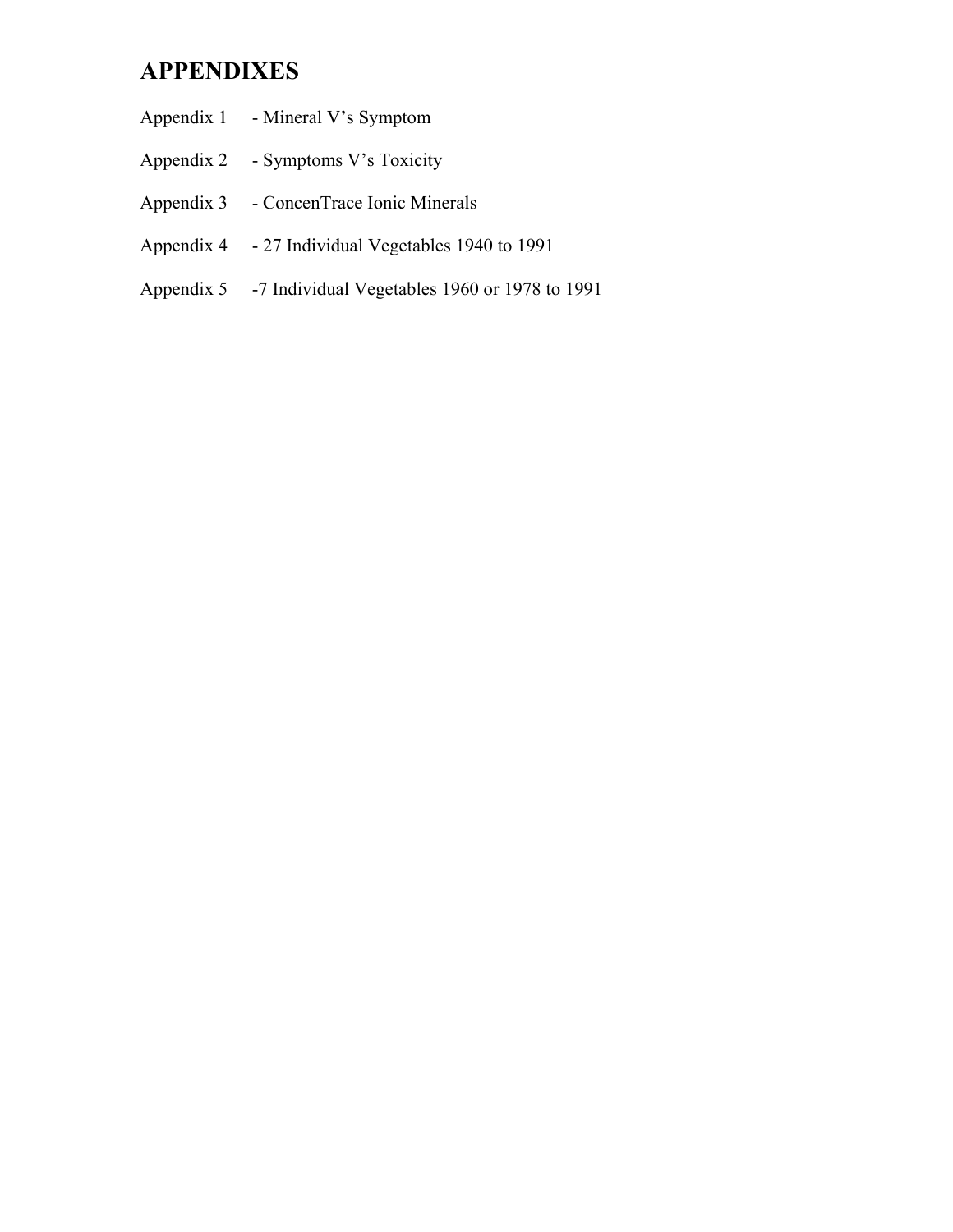#### **Appendix 1**

Signs and Symptoms of Deficiencies of calcium, magnesium, zinc, iron and Copper.

acne zinc agitation calcium, magnesium alopecia zinc, copper anemia iron, magnesium, copper anorexia iron, magnesium, zinc anxiety calcium, magnesium apathy zinc brittle nails calcium, iron, zinc cognitive impairment calcium, potassium cold hands and feet magnesium cold, sensitivity to iron constipation iron delusions calcium diarrhea zinc, copper disorientation magnesium dizziness iron eczema zinc, calcium edema magnesium empysema copper hallucinations magnesium headache iron hypercholesterolemia zinc, copper hypertension calcium, magnesium hypotension magnesium immunodepression iron, magnesium, zinc impotence zinc infections copper infertility (male) zinc kidney stones magnesium legs, restless calcium, magnesium lethargy zinc leukopenia copper memory, poor zinc mental confusion iron, magnesium muscle cramps calcium, magnesium muscle pain magnesium muscle spasm calcium muscle tension calcium muscle tremor magnesium muscle weakness magnesium myocardinal degeneration copper nausea magnesium nervousness calcium, magnesium neutropenia copper numbness of limbs calcium palpitations calcium, iron paranoia zinc parasthesia calcium, magnesium periodontal disease calcium startle reflex magnesium tooth decay calcium vertigo magnesium wound healing, slow zinc

depression calcium, iron, magnesium, zinc, copper fatigue iron, magnesium, zinc, copper hyperactivity calcium, iron, magnesium, zinc insomnia calcium, iron, magnesium irritability calcium, iron, magnesium osteoporosis calcium, magnesium, copper

\* Melvyn R. Werbach, M.D. *"Nutritional Influences on Illness"*  1993 - Second Edition, Published By Third Line Press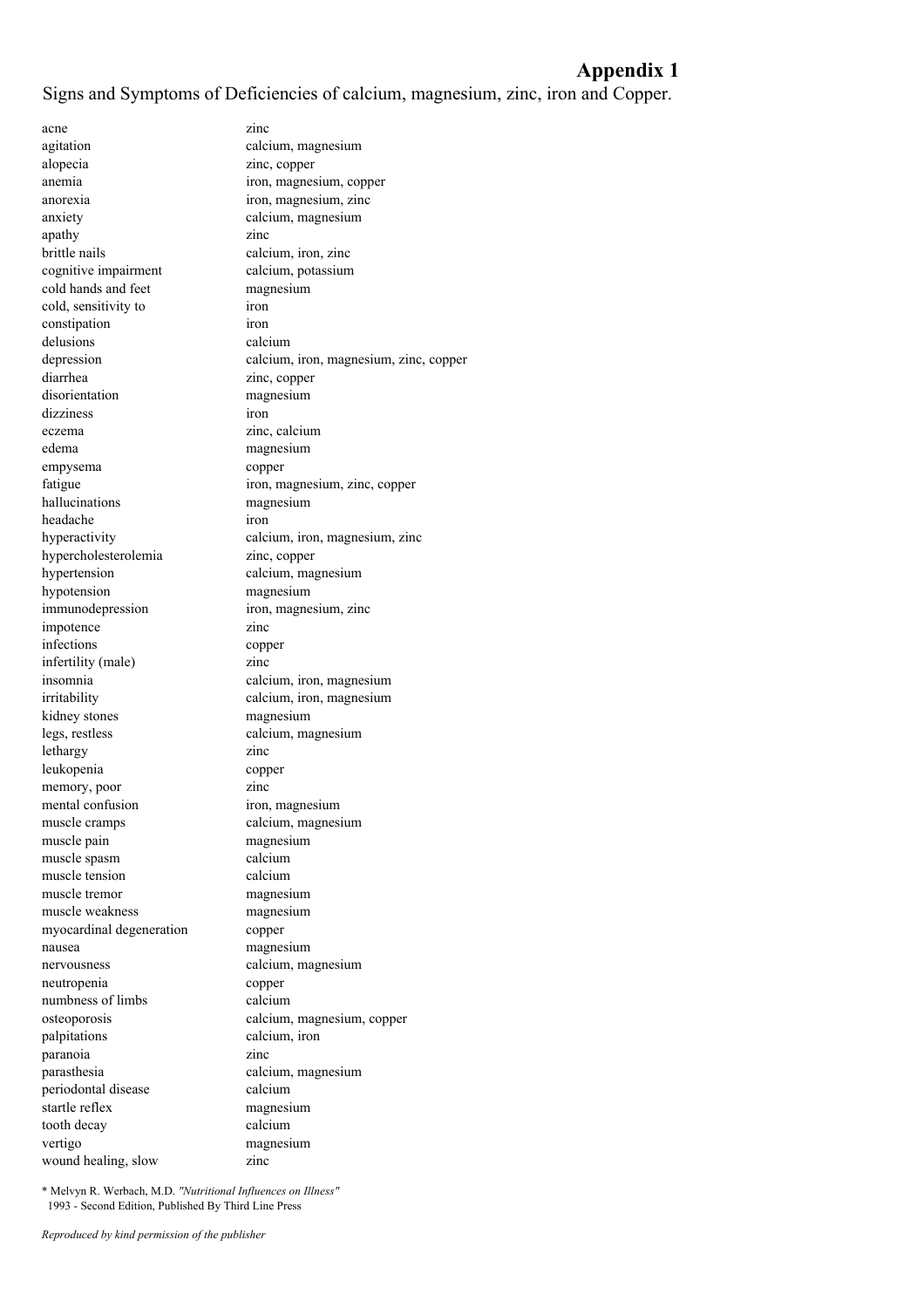### **Appendix 2**

#### **Symptoms associated with toxicity of Aluminium,Cadium, Lead and Mercury**

alopecia cadmium anemia aluminium, cadmium, mercury, lead anorexia cadmium, mercury, lead anosmia cadmium anxiety lead atoxia aluminium, mercury colic aluminium aluminium colitis mercury concentration impairment lead confusion lead constipation lead dementa aluminium depression lead, mercury dizzyness lead, mercury drowsiness lead, mercury dyspnea aluminium emotional instability mercury emphysema cadmium eophagitis aluminium erethism mercury fatigue cadmium, mercury, lead gastroenteritis aluminium headaches lead, mercury hearing impairment mercury hepatic dysfunction aluminium, cadmium hypertension cadmium, mercury, lead in coordination lead, mercury indigestion lead insomnia mercury irritability lead, mercury joint soreness cadmium kidney dysfunction mercury memory impairment lead, mercury metallic taste mercury nephocalcinosis cadmium nephritis aluminium numbness mercury osteoporosis cadmium pain in bones lead pain in muscle aluminium, cadmium, lead paresthesios mercury psychosis aluminium, mercury restlesness lead skin-dry and scaly cadmium stomatitis lead teeth - yellow cadmium tremours lead, mercury weakness aluminium, lead

\* Melvyn R. Werbach, M.D. *"Nutritional Influences on Illness"*  1993 - Second Edition, Published By Third Line Press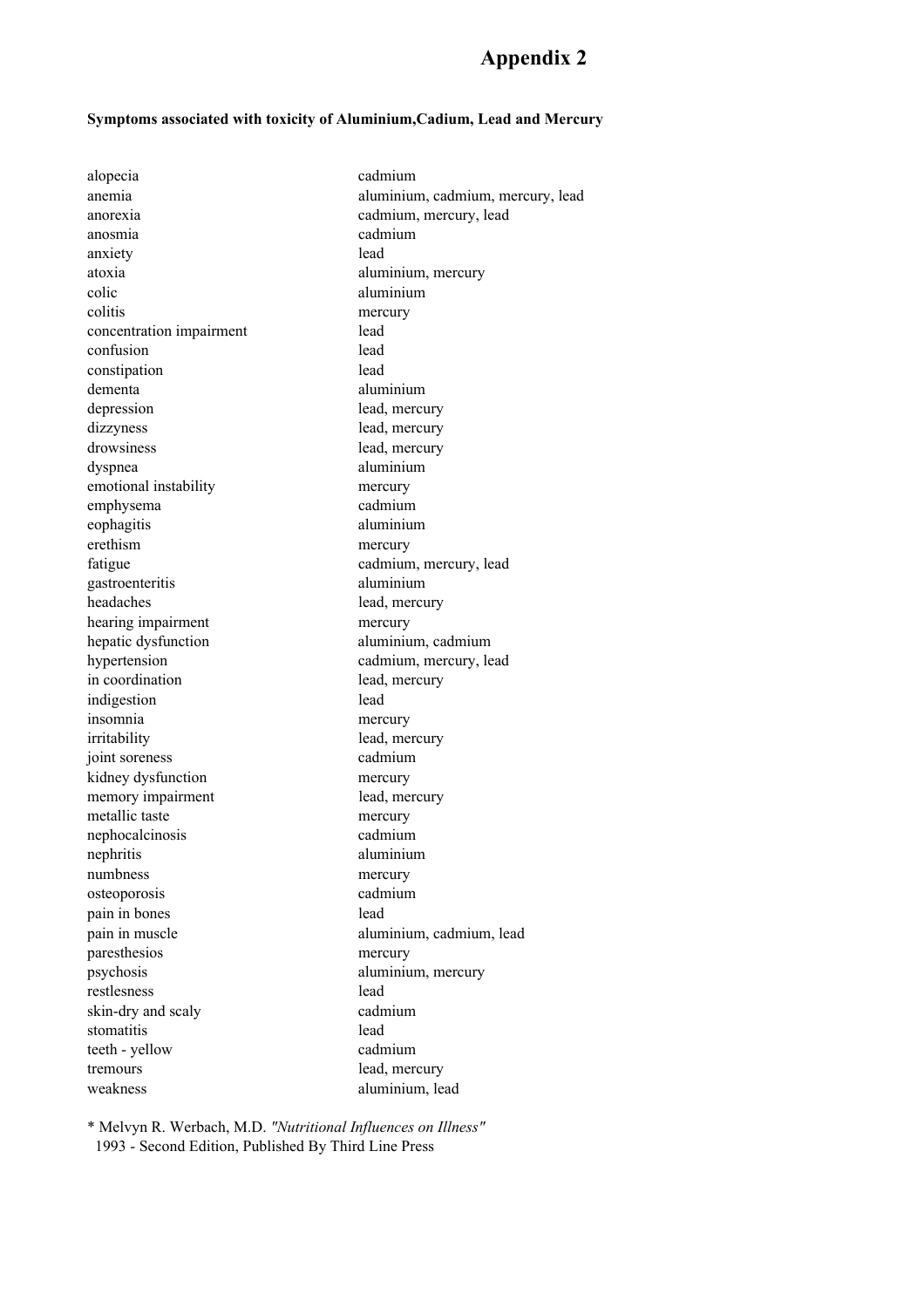# **Appendix 3**

Individual analysis of vegetables that could be traced from 1940 to 1991 are listed alphabetically within groups of similar characteristics - for summary see Table 1. Each numerical figure refers to the mg amount of mineral per 100gm of vegetable analysed.

#### **Brassicas**

Broccoli (boiled) 1940 for 45 mins: 1991 for 15 mins Brussel Sprouts (boiled) 1940 for 30 mins: 1991 for 15 mins Cabbage 1940 (red): 1991 (average) Cauliflower (boiled) 1940 for 30 mins: 1991 for 13 mins Spring Greens (boiled) 1940 for 30 mins: 1991 for 12 mins

|       |      | <b>Brocolli (boiled)</b> |      |             |       | <b>Brussel Sprouts (boile</b> |      |                  |
|-------|------|--------------------------|------|-------------|-------|-------------------------------|------|------------------|
|       | 1940 | 1978                     | 1991 | change      |       | 1940                          | 1960 | 1991             |
| Na    | 6.8  |                          |      |             | Na    | 7.7                           |      | 2                |
| K     | 103  |                          | 170  | plus $65%$  | K     | 247                           |      | 310              |
| P     | 54   |                          | 57   | plus $6\%$  | P     | 44.8                          |      | 61               |
| Mg    | 13.5 |                          | 13   | less 4%     | Mg    | 10.6                          |      | 13               |
| Ca    | 160  |                          | 40   | less 75%    | Ca    | 27.1                          |      | 20               |
| Fe    | 1.52 |                          |      | less $34%$  | Fe    | 0.63                          |      | $\overline{0.5}$ |
| Cu    | 0.1  |                          | 0.02 | less $80\%$ | Cu    | 0.08                          |      | 0.03             |
| Zn    |      |                          | 0.4  |             | Zn    |                               | 0.4  | 0.3              |
|       |      |                          |      |             |       |                               |      |                  |
| Na:K  |      |                          |      |             | Na:K  | 1:32                          |      | 1:155            |
| Mg:Ca | 1:12 |                          | 1:3  |             | Mg:Ca | 1:27                          |      | 1:1.5            |
| Cu:Fe | 1:15 |                          | 1:50 |             | Cu:Fe | 1:79                          |      | 1:17             |

|       |                  | Cabbage |       |             |       |       | <b>Cauliflower</b> (boiled |       |
|-------|------------------|---------|-------|-------------|-------|-------|----------------------------|-------|
|       | 1940             | 1978    | 1991  | change      |       | 1940  | 1978                       | 1991  |
| Na    | 31.6             |         | 5     | less $84%$  | Na    | 11.4  |                            | 4     |
| K     | 302              |         | 270   | less $11\%$ | K     | 152   |                            | 120   |
| P     | 32.1             |         | 41    | plus 28%    | P     | 33    |                            | 52    |
| Mg    | 16.5             |         | 8     | less $52\%$ | Mg    | 6.6   |                            | 12    |
| Ca    | 53.2             |         | 52    | $less 2\%$  | Ca    | 23    |                            | 17    |
| Fe    | 0.57             |         | 0.7   | plus $23%$  | Fe    | 0.48  |                            | 0.4   |
| Cu    | 0.09             |         | 0.02  | less $78%$  | Cu    | 0.06  |                            | 0.02  |
| Zn    |                  |         |       |             | Zn    |       |                            |       |
|       |                  |         |       |             |       |       |                            |       |
| Na:K  | 1:9.6            |         | 1:54  |             | Na:K  | 1:13  |                            | 1:30  |
| Mg:Ca | $\therefore$ 3.2 |         | 1:6.5 |             | Mg:Ca | 1:3.5 |                            | 1:1.4 |
| Cu:Fe | 1:6.3            |         | 1:35  |             | Cu:Fe | 1:8   |                            | 1:20  |

| <b>Spring Greens (boiled)</b> |      |      |       |            |  |  |  |  |  |  |  |  |
|-------------------------------|------|------|-------|------------|--|--|--|--|--|--|--|--|
|                               | 1940 | 1978 | 1991  | change     |  |  |  |  |  |  |  |  |
| Na                            | 10.3 |      | 10    | less $3%$  |  |  |  |  |  |  |  |  |
| K                             | 118  |      | 160   | less $36%$ |  |  |  |  |  |  |  |  |
| P                             | 30.5 |      | 29    | less 5%    |  |  |  |  |  |  |  |  |
| Mg                            | 8.6  |      | 8     | less 7%    |  |  |  |  |  |  |  |  |
| Ca                            | 86   |      | 75    | less 13%   |  |  |  |  |  |  |  |  |
| Fe                            | 1.33 |      | 1.4   | Plus 5%    |  |  |  |  |  |  |  |  |
| Cu                            | 0.08 |      | 0.02  | less 75%   |  |  |  |  |  |  |  |  |
| Zn                            |      |      |       |            |  |  |  |  |  |  |  |  |
|                               |      |      |       |            |  |  |  |  |  |  |  |  |
| Na:K                          | 1:11 |      | 1:16  |            |  |  |  |  |  |  |  |  |
| Mg:Ca                         | 1:10 |      | 1:9.3 |            |  |  |  |  |  |  |  |  |
| Cu:Fe                         | 1:17 |      | 1:70  |            |  |  |  |  |  |  |  |  |

|                          |      | <b>Brocolli (boiled)</b> |      |             |       |      |      | <b>Brussel Sprouts (boiled)</b> |                 |
|--------------------------|------|--------------------------|------|-------------|-------|------|------|---------------------------------|-----------------|
|                          | 1940 | 1978                     | 1991 | change      |       | 1940 | 1960 | 1991                            | change          |
| Na                       | 6.8  |                          |      |             | Na    | 7.7  |      | 2                               | less 74%        |
| $\overline{K}$           | 103  |                          | 170  | plus $65\%$ | K     | 247  |      | 310                             | <b>Plus 26%</b> |
| $\mathbf{P}$             | 54   |                          | 57   | plus $6\%$  | P     | 44.8 |      | 61                              | <b>Plus 36%</b> |
| Mg                       | 13.5 |                          | 13   | less 4%     | Mg    | 10.6 |      | 13                              | <b>Plus 23%</b> |
| $\overline{Ca}$          | 160  |                          | 40   | less $75%$  | Ca    | 27.1 |      | 20                              | Less $26%$      |
| Fe                       | 1.52 |                          |      | less $34%$  | Fe    | 0.63 |      | 0.5                             | Less $21%$      |
| $\overline{\mathrm{Cu}}$ | 0.1  |                          | 0.02 | less $80\%$ | Cu    | 0.08 |      | 0.03                            | Less $63%$      |
| $\overline{Zn}$          |      |                          | 0.4  |             | Zn    |      | 0.4  | 0.3                             | Less $25%$      |
|                          |      |                          |      |             |       |      |      |                                 |                 |
| a:K                      |      |                          |      |             | Na:K  | 1:32 |      | 1:155                           |                 |
| g : Ca                   | 1:12 |                          | 1:3  |             | Mg:Ca | 1:27 |      | 1:1.5                           |                 |
| u : Fe                   | 1:15 |                          | 1:50 |             | Cu:Fe | 1:79 |      | 1:17                            |                 |

|                 |       | Cabbage |       |                        | <b>Cauliflower</b> (boiled) |       |      |       |                 |  |
|-----------------|-------|---------|-------|------------------------|-----------------------------|-------|------|-------|-----------------|--|
|                 | 1940  | 1978    | 1991  | change                 |                             | 1940  | 1978 | 1991  | change          |  |
| Na              | 31.6  |         | 5.    | less $84%$             | Na                          | 11.4  |      | 4     | less $65%$      |  |
| $\overline{K}$  | 302   |         | 270   | less $11\%$            | K                           | 152   |      | 120   | less $21%$      |  |
| $\overline{P}$  | 32.1  |         | 41    | plus 28%               | P                           | 33    |      | 52    | plus $57%$      |  |
| Mg              | 16.5  |         | 8     | less $52\%$            | Mg                          | 6.6   |      | 12    | <b>Plus 82%</b> |  |
| $\overline{Ca}$ | 53.2  |         | 52    | $less 2\%$             | Ca                          | 23    |      | 17    | less $26%$      |  |
| Fe              | 0.57  |         | 0.7   | plus $23\overline{\%}$ | Fe                          | 0.48  |      | 0.4   | less $20%$      |  |
| Cu              | 0.09  |         | 0.02  | less 78%               | Cu                          | 0.06  |      | 0.02  | less $67%$      |  |
| $\overline{Zn}$ |       |         |       |                        | Zn                          |       |      |       |                 |  |
|                 |       |         |       |                        |                             |       |      |       |                 |  |
| a:K             | 1:9.6 |         | 1:54  |                        | Na:K                        | 1:13  |      | 1:30  |                 |  |
| g:Ca            | 1:3.2 |         | 1:6.5 |                        | Mg:Ca                       | 1:3.5 |      | 1:1.4 |                 |  |
| u : Fe          | 1:6.3 |         | 1:35  |                        | Cu:Fe                       | 1:8   |      | 1:20  |                 |  |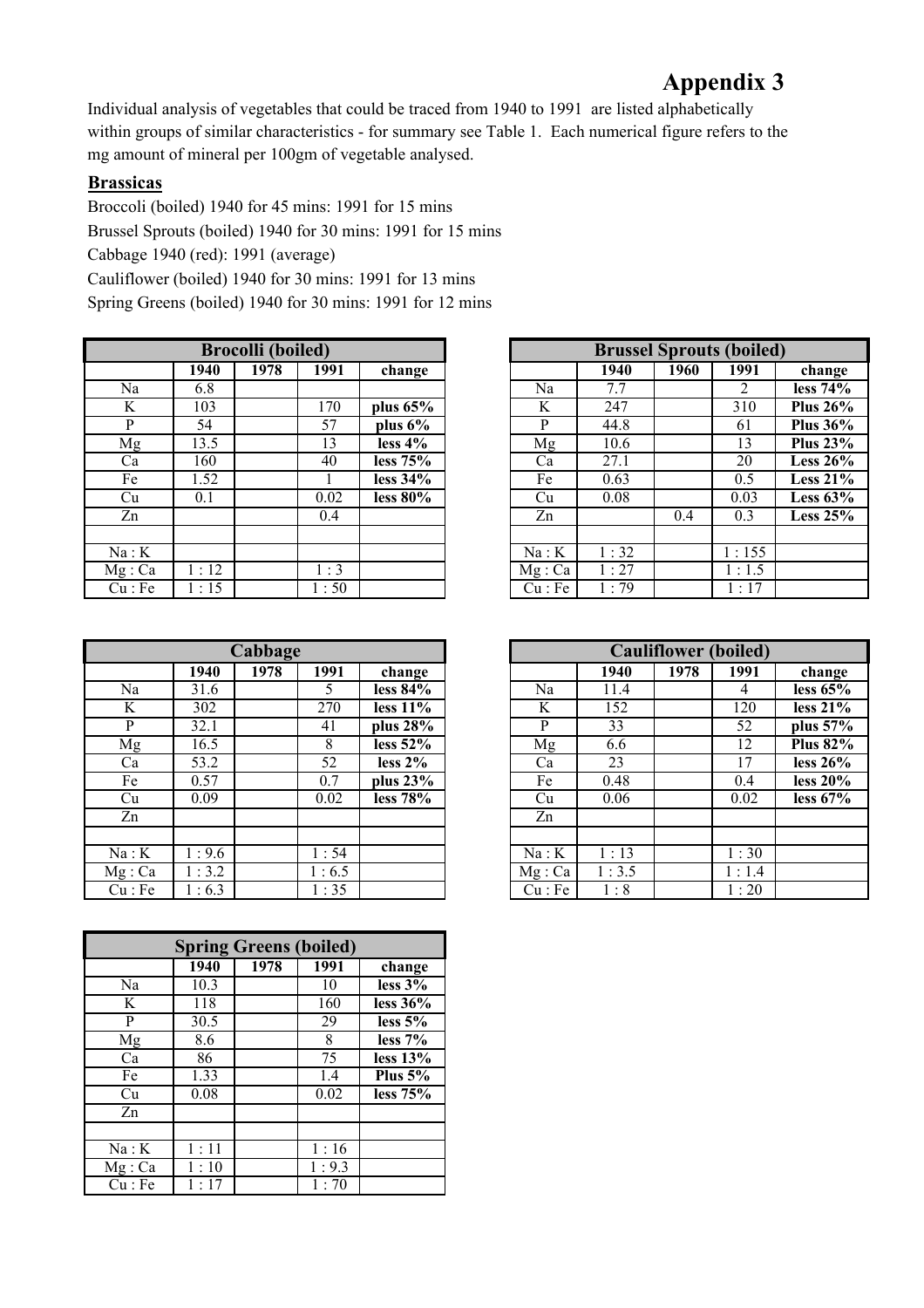Individual analysis of vegetables that could be traced from 1940 to 1991 listed alphabetically with groups of similar characteristics - for summary see Table 1. Each numerical figure refers to the mg amount of mineral per 100gm of vegetable analysed.

#### **'Bulb' vegetables**

Leeks (boiled) 1940 for 30 mins : 1991 for 22 mins. Spring Onion 1940 bulb only : 1991 bulb plus top.

|       |      | Leeks (boiled) |       |             |               |      | Onion |                |          |
|-------|------|----------------|-------|-------------|---------------|------|-------|----------------|----------|
|       | 1940 |                | 1991  | change      |               | 1940 | 1978  | 1991           | chang    |
| Na    | 8.8  |                | 6     | $less 32\%$ | Na            | 10.2 |       | 3              | less 71  |
| K     | 314  |                | 150   | less $52%$  | K             | 137  |       | 160            | plus 17  |
| P     | 43.2 |                | 32    | less $26%$  | P             | 30   |       | 30             | same     |
| Mg    | 10.3 |                | 2     | less $81%$  | Mg            | 7.6  |       | $\overline{4}$ | less 47' |
| Ca    | 62.7 |                | 20    | less 49%    | Ca            | 31.2 |       | 25             | less 20  |
| Fe    | 1.12 |                | 0.7   | less $38%$  | Fe            | 0.3  |       | 0.3            | same     |
| Cu    | 0.1  |                | 0.02  | $less 80\%$ | Cu            | 0.08 |       | 0.05           | less 38  |
| Zn    |      |                | 0.2   |             | Zn            |      | 0.1   | 0.2            | plus 100 |
|       |      |                |       |             |               |      |       |                |          |
| Na:K  | 1:36 |                | 1:130 |             | Na:K          | 1:13 |       | 1:53           |          |
| Mg:Ca | 1:6  |                | 1:8   |             | $Mg:Ca$ 1:4.1 |      |       | 1:6            |          |
| Cu:Fe | 1:11 |                | 1:55  |             | Cu: Fe 1: 3.7 |      |       | 1:6            |          |

|                 |      | Leeks (boiled) |       |             |               |      | Onion |      |            |
|-----------------|------|----------------|-------|-------------|---------------|------|-------|------|------------|
|                 | 1940 |                | 1991  | change      |               | 1940 | 1978  | 1991 | change     |
| Na              | 8.8  |                | 6     | less $32%$  | Na            | 10.2 |       | 3    | less 71%   |
| $\mathbf{K}$    | 314  |                | 150   | less $52\%$ | K             | 137  |       | 160  | plus 17%   |
| $\mathbf{P}$    | 43.2 |                | 32    | less $26%$  | P             | 30   |       | 30   | same       |
| Mg              | 10.3 |                | 2     | less $81%$  | Mg            | 7.6  |       | 4    | less $47%$ |
| Ca              | 62.7 |                | 20    | less $49%$  | Ca            | 31.2 |       | 25   | less 20%   |
| $\rm Fe$        | 1.12 |                | 0.7   | less 38%    | Fe            | 0.3  |       | 0.3  | same       |
| Cu              | 0.1  |                | 0.02  | less $80\%$ | Cu            | 0.08 |       | 0.05 | less 38%   |
| $\overline{Zn}$ |      |                | 0.2   |             | Zn            |      | 0.1   | 0.2  | plus 100%  |
|                 |      |                |       |             |               |      |       |      |            |
| a:K             | 1:36 |                | 1:130 |             | Na:K          | 1:13 |       | 1:53 |            |
| g:Ca            | 1:6  |                | 1:8   |             | Mg: Ca 1:4.1  |      |       | 1:6  |            |
| u : Fe          | 1:11 |                | 1:55  |             | $Cu:Fe$ 1:3.7 |      |       | 1:6  |            |

|       |       | <b>Spring Onion</b> |       |            |
|-------|-------|---------------------|-------|------------|
|       | 1940  |                     | 1991  | change     |
| Na    | 13    |                     | 7     | less $46%$ |
| K     | 226   |                     | 260   | plus $15%$ |
| P     | 23.6  |                     | 29    | plus 23%   |
| Mg    | 10.9  |                     | 12    | plus 10%   |
| Ca    | 135   |                     | 35    | less 74%   |
| Fe    | 1.24  |                     | 1.9   | plus $53%$ |
| Cu    | 0.13  |                     | 0.06  | less $54%$ |
| Zn    |       |                     | 0.4   |            |
|       |       |                     |       |            |
| Na:K  | 1:17  |                     | 1:37  |            |
| Mg:Ca | 1:12  |                     | 1:2.9 |            |
| Cu:Fe | 1:9.5 |                     | 1:32  |            |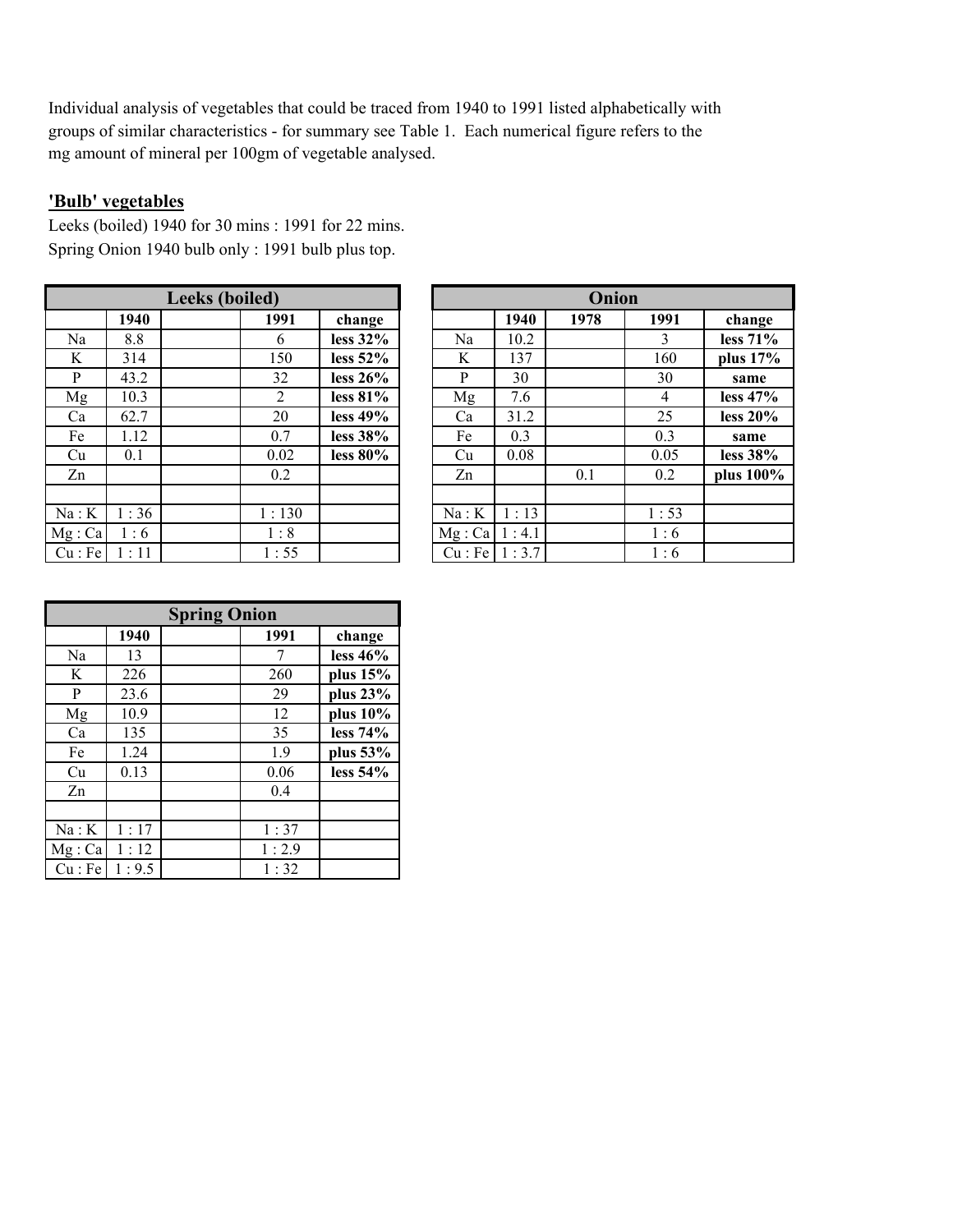# **'Fruit' Vegetables**

Aubergine, Cucumber, Pumpkin and Tomatoes.

|                           |      | Aubergine |       |             |         |       | Cucumber |       |          |
|---------------------------|------|-----------|-------|-------------|---------|-------|----------|-------|----------|
|                           | 1940 | 1978      | 1991  | change      |         | 1940  | 1978     | 1991  | chang    |
| Na                        | 2.5  |           | 2     | less 20%    | Na      | 13    |          | 3     | less 77  |
| K                         | 238  |           | 210   | $less 12\%$ | K       | 141   |          | 140   | same     |
| P                         | 12.1 |           | 16    | plus $32\%$ | P       | 24.1  |          | 49    | plus 103 |
| Mg                        | 9.5  |           | 11    | plus $16%$  | Mg      | 9.1   |          | 8     | less 12  |
| Ca                        | 10.4 |           | 10    | $less 4\%$  | Ca      | 22.8  |          | 18    | less 12  |
| Fe                        | 0.39 |           | 0.3   | less $23%$  | Fe      | 0.3   |          | 0.3   | same     |
| Cu                        | 0.08 |           | 0.01  | less $87%$  | Cu      | 0.09  |          | 0.01  | less 89  |
| Zn                        |      |           | 0.2   |             | Zn      |       |          |       |          |
|                           |      |           |       |             |         |       |          |       |          |
| Na:K                      | 1:95 |           | 1:105 |             | Na:K    | 1:11  |          | 1:47  |          |
| $Mg:Ca$ 1:1.1             |      |           | 1:0.9 |             | Mg:Ca   | 1:2.5 |          | 1:2.3 |          |
| $\vert$ Cu : Fe   1 : 4.9 |      |           | 1:30  |             | Cu : Fe | 1:3.3 |          | 1:30  |          |

|                 |       | Aubergine |                |             | Cucumber |        |      |       |             |  |  |
|-----------------|-------|-----------|----------------|-------------|----------|--------|------|-------|-------------|--|--|
|                 | 1940  | 1978      | 1991           | change      |          | 1940   | 1978 | 1991  | change      |  |  |
| Na              | 2.5   |           | $\overline{2}$ | less $20%$  | Na       | 13     |      | 3     | $less 77\%$ |  |  |
| $\mathbf{K}$    | 238   |           | 210            | $less 12\%$ | K        | 141    |      | 140   | same        |  |  |
| $\mathbf{P}$    | 12.1  |           | 16             | plus $32\%$ | P        | 24.1   |      | 49    | plus 103%   |  |  |
| Mg              | 9.5   |           | 11             | plus $16\%$ | Mg       | 9.1    |      | 8     | less $12\%$ |  |  |
| Ca              | 10.4  |           | 10             | $less 4\%$  | Ca       | 22.8   |      | 18    | less $12%$  |  |  |
| Fe              | 0.39  |           | 0.3            | less $23%$  | Fe       | 0.3    |      | 0.3   | same        |  |  |
| Cu              | 0.08  |           | 0.01           | less $87%$  | Cu       | 0.09   |      | 0.01  | less $89%$  |  |  |
| $\overline{Zn}$ |       |           | 0.2            |             | Zn       |        |      |       |             |  |  |
|                 |       |           |                |             |          |        |      |       |             |  |  |
| a:K             | 1:95  |           | 1:105          |             | Na:K     | l : 11 |      | 1:47  |             |  |  |
| g:Ca            | 1:1.1 |           | 1:0.9          |             | Mg:Ca    | 1:2.5  |      | 1:2.3 |             |  |  |
| u:Fe            | 1:4.9 |           | 1:30           |             | Cu : Fe  | 1:3.3  |      | 1:30  |             |  |  |

|       |       | Pumpkin |       |            |       |       | <b>Tomatoes</b> |      |
|-------|-------|---------|-------|------------|-------|-------|-----------------|------|
|       | 1940  | 1978    | 1991  | change     |       | 1940  | 1978            | 1991 |
| Na    | 1.3   |         | Tr    | less $99%$ | Na    | 3     |                 | 9    |
| K     | 309   |         | 130   | less $58%$ | K     | 288   |                 | 250  |
| P     | 19.4  |         | 19    | less 2%    | P     | 21.3  |                 | 24   |
| Mg    | 8.2   |         | 10    | plus 22%   | Mg    | 11    |                 | 7    |
| Ca    | 39    |         | 29    | less $26%$ | Ca    | 13.3  |                 | 7    |
| Fe    | 0.39  |         | 0.4   | plus $3\%$ | Fe    | 0.43  |                 | 0.5  |
| Cu    | 0.08  |         | 0.02  | less 75%   | Cu    | 0.1   |                 | 0.01 |
| Zn    |       |         | 0.2   |            | Zn    |       | 0.2             | 0.1  |
|       |       |         |       |            |       |       |                 |      |
| Na:K  | 1:238 |         |       |            | Na:K  | 1:96  |                 | 1:28 |
| Mg:Ca | 1:4.8 |         | 1:2.9 |            | Mg:Ca | 1:1.2 |                 | 1:1  |
| Cu:Fe | 1:4.9 |         | 1:20  |            | Cu:Fe | 1:4.3 |                 | 1:50 |

|                        |       | Pumpkin |       |            | <b>Tomatoes</b> |       |      |      |              |  |  |
|------------------------|-------|---------|-------|------------|-----------------|-------|------|------|--------------|--|--|
|                        | 1940  | 1978    | 1991  | change     |                 | 1940  | 1978 | 1991 | change       |  |  |
| Na                     | 1.3   |         | Tr    | less 99%   | Na              | 3     |      | 9    | plus 200%    |  |  |
| K                      | 309   |         | 130   | less $58%$ | K               | 288   |      | 250  | less $13%$   |  |  |
| $\mathbf{P}$           | 19.4  |         | 19    | less 2%    | P               | 21.3  |      | 24   | less 13%     |  |  |
| $\overline{\text{Mg}}$ | 8.2   |         | 10    | plus $22%$ | Mg              | 11    |      | 7    | less 36%     |  |  |
| Ca                     | 39    |         | 29    | less $26%$ | Ca              | 13.3  |      | 7    | less 47%     |  |  |
| $\rm Fe$               | 0.39  |         | 0.4   | plus $3\%$ | Fe              | 0.43  |      | 0.5  | plus $16\%$  |  |  |
| Cu                     | 0.08  |         | 0.02  | less $75%$ | Cu              | 0.1   |      | 0.01 | $less 90\%$  |  |  |
| $\overline{Zn}$        |       | -       | 0.2   |            | Zn              |       | 0.2  | 0.1  | less $100\%$ |  |  |
|                        |       |         |       |            |                 |       |      |      |              |  |  |
| a:K                    | 1:238 |         |       |            | Na:K            | 1:96  |      | 1:28 |              |  |  |
| g:Ca                   | 1:4.8 |         | 1:2.9 |            | Mg:Ca           | 1:1.2 |      | 1:1  |              |  |  |
| u:Fe                   | 1:4.9 |         | 1:20  |            | Cu:Fe           | 1:4.3 |      | 1:50 |              |  |  |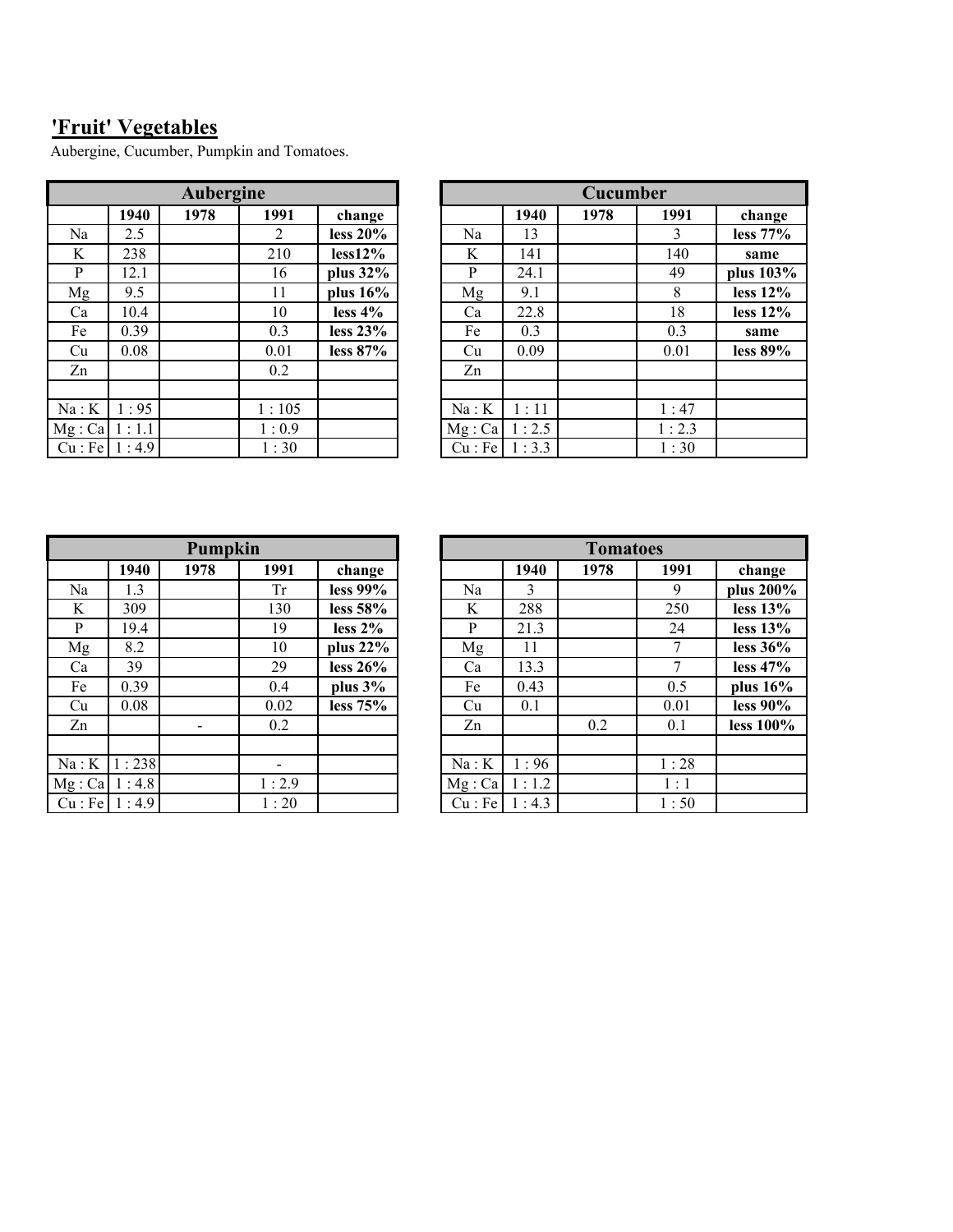#### **'Leaf' Vegetables**

Spinach (boiled) 1940 15 mins : 1991 12 mins.

|         |       | Lettuce |       |            |       |       |      | <b>Mustard &amp; Cress</b> |            |
|---------|-------|---------|-------|------------|-------|-------|------|----------------------------|------------|
|         | 1940  | 1978    | 1991  | change     |       | 1960  | 1978 | 1991                       | change     |
| Na      | 3.1   |         | 3     | less $3%$  | Na    | 19    |      | 19                         | same       |
| K       | 208   |         | 220   | plus $6\%$ | K     | 337   |      | 260                        | less 23%   |
| P       | 30.2  |         | 28    | $less 7\%$ | P     | 65.5  |      | 29                         | less 56%   |
| Mg      | 9.7   |         | 6     | less $38%$ | Mg    | 27.3  |      | 12                         | less $56%$ |
| Ca      | 25.9  |         | 28    | plus $8\%$ | Ca    | 65.9  |      | 35                         | less 47%   |
| Fe      | 0.73  |         | 0.7   | less 4%    | Fe    | 4.54  |      |                            | less 78%   |
| Cu      | 0.15  |         | 0.01  | less 93%   | Cu    | 0.12  |      | 0.06                       | less $50%$ |
| Zn      |       | 0.02    | 0.2   | plus 1000% | Zn    |       |      | 0.3                        |            |
|         |       |         |       |            |       |       |      |                            |            |
| Na:K    | 1:67  |         | 1:73  |            | Na:K  | 1:18  |      | 1:14                       |            |
| Mg:Ca   | 1:2.7 |         | 1:4.7 |            | Mg:Ca | 1:2.4 |      | 1:2.9                      |            |
| Cu : Fe | 1:4.9 |         | 1:70  |            | Cu:Fe | 1:38  |      | 1:17                       |            |

|       | Lettuce |       |            |       |       |      | <b>Mustard &amp; Cress</b> |            |
|-------|---------|-------|------------|-------|-------|------|----------------------------|------------|
| 1940  | 1978    | 1991  | change     |       | 1960  | 1978 | 1991                       | change     |
| 3.1   |         | 3     | less $3%$  | Na    | 19    |      | 19                         | same       |
| 208   |         | 220   | plus $6\%$ | K     | 337   |      | 260                        | less $23%$ |
| 30.2  |         | 28    | less 7%    | P     | 65.5  |      | 29                         | less $56%$ |
| 9.7   |         | 6     | less $38%$ | Mg    | 27.3  |      | 12                         | less $56%$ |
| 25.9  |         | 28    | plus $8\%$ | Ca    | 65.9  |      | 35                         | less $47%$ |
| 0.73  |         | 0.7   | less 4%    | Fe    | 4.54  |      |                            | less 78%   |
| 0.15  |         | 0.01  | less 93%   | Cu    | 0.12  |      | 0.06                       | less $50%$ |
|       | 0.02    | 0.2   | plus 1000% | Zn    |       |      | 0.3                        |            |
|       |         |       |            |       |       |      |                            |            |
| 1:67  |         | 1:73  |            | Na:K  | 1:18  |      | 1:14                       |            |
| : 2.7 |         | 1:4.7 |            | Mg:Ca | 1:2.4 |      | 1:2.9                      |            |
| : 4.9 |         | 1:70  |            | Cu:Fe | 1:38  |      | 1:17                       |            |

|       |      |      | <b>Spinach (Boiled)</b> |             | <b>Watercress</b> |       |      |       |             |
|-------|------|------|-------------------------|-------------|-------------------|-------|------|-------|-------------|
|       | 1940 | 1978 | 1991                    | change      |                   | 1940  | 1978 | 1991  | change      |
| Na    | 123  |      | 120                     | same        | Na                | 60    |      | 49    | less $18%$  |
| K     | 490  |      | 230                     | less $53%$  | K                 | 314   |      | 230   | less 27%    |
| P     | 93   |      | 28                      | $less 70\%$ | P                 | 52    |      | 52    | same        |
| Mg    | 59.2 |      | 34                      | less $43%$  | Mg                | 17    |      | 15    | $less 12\%$ |
| Ca    | 595  |      | 160                     | less 73%    | Ca                | 222   |      | 170   | less 23%    |
| Fe    | 4    |      | 1.6                     | less $60\%$ | Fe                | 1.62  |      | 2.2   | plus $36\%$ |
| Cu    | 0.26 |      | 0.01                    | $less 96\%$ | Cu                | 0.14  |      | 0.01  | $less 93\%$ |
| Zn    |      | 0.4  | 0.5                     | plus $20\%$ | Zn                |       | 0.2  | 0.7   | plus 250%   |
|       |      |      |                         |             |                   |       |      |       |             |
| Na:K  | 1:4  |      | 1:2                     |             | Na:K              | 1:5.2 |      | 1:4.7 |             |
| Mg:Ca | 1:10 |      | 1:5                     |             | Mg:Ca             | 1:13  |      | 1:11  |             |
| Cu:Fe | 1:15 |      | 1:160                   |             | Cu:Fe             | 1:12  |      | 1:220 |             |

|                |      | <b>Spinach (Boiled)</b> |             |       |       | <b>Watercress</b> |       |             |
|----------------|------|-------------------------|-------------|-------|-------|-------------------|-------|-------------|
| 1940           | 1978 | 1991                    | change      |       | 1940  | 1978              | 1991  | change      |
| 123            |      | 120                     | same        | Na    | 60    |                   | 49    | less $18%$  |
| 490            |      | 230                     | less $53%$  | K     | 314   |                   | 230   | less 27%    |
| 93             |      | 28                      | $less 70\%$ | P     | 52    |                   | 52    | same        |
| 59.2           |      | 34                      | less $43%$  | Mg    | 17    |                   | 15    | $less 12\%$ |
| 595            |      | 160                     | less 73%    | Ca    | 222   |                   | 170   | less $23%$  |
| $\overline{4}$ |      | 1.6                     | less $60%$  | Fe    | 1.62  |                   | 2.2   | plus $36\%$ |
| 0.26           |      | 0.01                    | less $96%$  | Cu    | 0.14  |                   | 0.01  | less 93%    |
|                | 0.4  | 0.5                     | plus $20\%$ | Zn    |       | 0.2               | 0.7   | plus 250%   |
|                |      |                         |             |       |       |                   |       |             |
| 1:4            |      | 1:2                     |             | Na:K  | 1:5.2 |                   | 1:4.7 |             |
| 1:10           |      | 1:5                     |             | Mg:Ca | 1:13  |                   | 1:11  |             |
| 1:15           |      | 1:160                   |             | Cu:Fe | 1:12  |                   | 1:220 |             |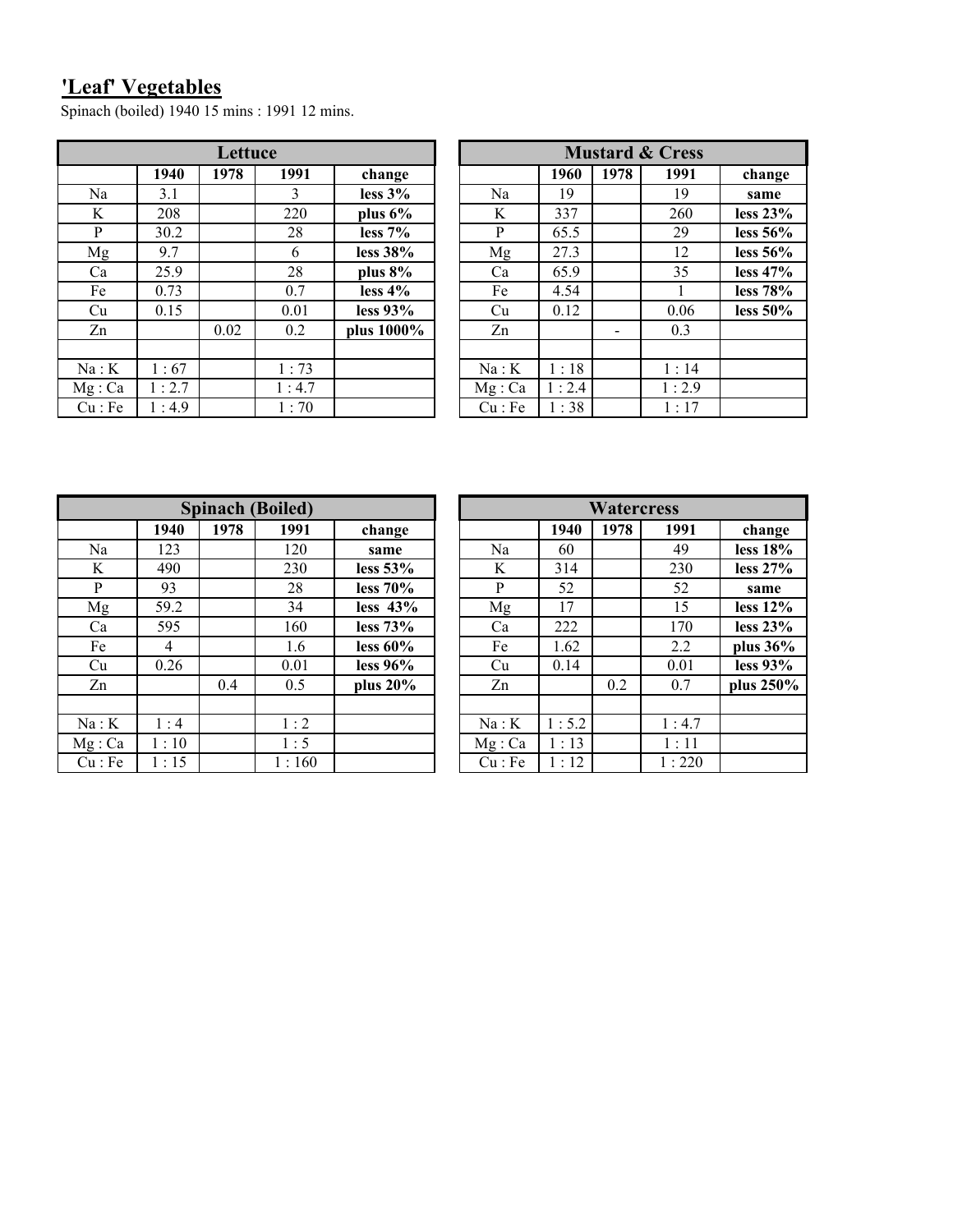### **Pods and Seeds**

Peas and Runner Beans.

|       |       | Peas |       |             |       |       | <b>Runner Beans</b> |        |             |
|-------|-------|------|-------|-------------|-------|-------|---------------------|--------|-------------|
|       | 1940  | 1978 | 1991  | change      | Bean  | 1940  | 1978                | 1991   | change      |
| Na    | 0.5   |      |       | plus 100%   | Na    | 6.5   | 2                   | Tr     | less 100%   |
| K     | 342   |      | 330   | less $3.5%$ | K     | 276   | 280                 | 220    | less 20%    |
| P     | 104   |      | 130   | plus $40\%$ | P     | 26    | 47                  | 34     | plus 31%    |
| Mg    | 30.2  |      | 34    | plus $7%$   | Mg    | 23    | 27                  | 19     | less $17%$  |
| Ca    | 15.1  |      | 21    | plus $40\%$ | Ca    | 33    | 27                  | 33     | same        |
| Fe    | 1.88  |      | 2.8   | plus $49%$  | Fe    | 0.8   | 0.8                 | 1.2    | plus 50%    |
| Cu    | 0.23  |      | 0.05  | less 78%    | Cu    | 0.09  | 0.07                | 0.02   | less 78%    |
| Zn    |       | 0.7  | 1.1   | plus $57%$  | Zn    |       | 0.4                 | 0.2    | $less 50\%$ |
|       |       |      |       |             |       |       |                     |        |             |
| Na:K  | 1:7   |      | 1:3   |             | Na:K  | 1:42  |                     |        |             |
| Mg:Ca | 1:0.5 |      | 1:0.6 |             | Mg:Ca | 1:1.2 |                     | 1:1.74 |             |
| Cu:Fe | 1:8   |      | 1:56  |             | Cu:Fe | 1:9   |                     | 1:60   |             |

|                             |       | Peas |       |              |       |       | <b>Runner Beans</b> |        |             |
|-----------------------------|-------|------|-------|--------------|-------|-------|---------------------|--------|-------------|
|                             | 1940  | 1978 | 1991  | change       | Bean  | 1940  | 1978                | 1991   | change      |
| Vа                          | 0.5   |      |       | plus 100%    | Na    | 6.5   | 2                   | Tr     | less 100%   |
| K                           | 342   |      | 330   | less $3.5\%$ | K     | 276   | 280                 | 220    | $less 20\%$ |
| P                           | 104   |      | 130   | plus $40\%$  | P     | 26    | 47                  | 34     | plus 31%    |
| /lg                         | 30.2  |      | 34    | plus 7%      | Mg    | 23    | 27                  | 19     | less $17%$  |
| $\overline{a}$              | 15.1  |      | 21    | plus $40\%$  | Ca    | 33    | 27                  | 33     | same        |
| Fe                          | 1.88  |      | 2.8   | plus 49%     | Fe    | 0.8   | 0.8                 | 1.2    | plus $50\%$ |
| $\alpha$                    | 0.23  |      | 0.05  | less 78%     | Cu    | 0.09  | 0.07                | 0.02   | less 78%    |
| $\overline{\mathbf{z}_{n}}$ |       | 0.7  | 1.1   | plus $57%$   | Zn    |       | 0.4                 | 0.2    | less $50%$  |
|                             |       |      |       |              |       |       |                     |        |             |
| $\iota:K$                   | 1:7   |      | 1:3   |              | Na:K  | 1:42  |                     |        |             |
| $\therefore$ Ca             | 1:0.5 |      | 1:0.6 |              | Mg:Ca | 1:1.2 |                     | 1:1.74 |             |
| $\iota$ : Fe                | 1:8   |      | 1:56  |              | Cu:Fe | 1:9   |                     | 1:60   |             |

### **'Shoot' Vegetables**

Celery and Chicory.

|       |       | <b>Celery</b> |       |             |       |       | <b>Chicory</b> |       |            |
|-------|-------|---------------|-------|-------------|-------|-------|----------------|-------|------------|
|       | 1940  | 1978          | 1991  | change      |       | 1940  | 1978           | 1991  | change     |
| Na    | 137   |               | 60    | less $56%$  | Na    | 7.3   |                |       | less $86%$ |
| K     | 278   |               | 320   | plus $15%$  | K     | 182   |                | 170   | less 7%    |
| P     | 31.7  |               | 21    | less $29%$  | P     | 20.9  |                | 27    | plus 29%   |
| Mg    | 9.6   |               | 5     | less $48%$  | Mg    | 12.6  |                | 6     | less 52%   |
| Ca    | 52.2  |               | 41    | less $21%$  | Ca    | 18.4  |                | 21    | plus 14%   |
| Fe    | 0.61  |               | 0.4   | less 34%    | Fe    | 0.69  |                | 0.4   | less 42%   |
| Cu    | 0.11  |               | 0.01  | less $90\%$ | Cu    | 0.14  |                | 0.05  | less $64%$ |
| Zn    |       | 0.1           | 0.1   | same        | Zn    |       | 0.2            | 0.2   | same       |
|       |       |               |       |             |       |       |                |       |            |
| Na:K  | 1:2   |               | 1:5.3 |             | Na:K  | 1:25  |                | 1:170 |            |
| Mg:Ca | 1:5.4 |               | 1:8.2 |             | Mg:Ca | 1:1.5 |                | 1:3.5 |            |
| Cu:Fe | 1:5.5 |               | 1:40  |             | Cu:Fe | 1:4.9 |                | 1:8   |            |

|                     | <b>Celery</b> |      |       |             |  |       |       | <b>Chicory</b> |       |             |
|---------------------|---------------|------|-------|-------------|--|-------|-------|----------------|-------|-------------|
|                     | 1940          | 1978 | 1991  | change      |  |       | 1940  | 1978           | 1991  | change      |
| Vа                  | 137           |      | 60    | less $56%$  |  | Na    | 7.3   |                |       | less 86%    |
| K                   | 278           |      | 320   | plus $15%$  |  | K     | 182   |                | 170   | less 7%     |
| P                   | 31.7          |      | 21    | $less 29\%$ |  | P     | 20.9  |                | 27    | plus 29%    |
| /lg                 | 9.6           |      | 5     | less 48%    |  | Mg    | 12.6  |                | 6     | less $52%$  |
| $\overline{a}$      | 52.2          |      | 41    | less 21%    |  | Ca    | 18.4  |                | 21    | plus $14\%$ |
| $\overline{e}$      | 0.61          |      | 0.4   | less $34%$  |  | Fe    | 0.69  |                | 0.4   | less $42%$  |
| $\overline{\alpha}$ | 0.11          |      | 0.01  | less $90\%$ |  | Cu    | 0.14  |                | 0.05  | less $64%$  |
| $\mathbf{z}_n$      |               | 0.1  | 0.1   | same        |  | Zn    |       | 0.2            | 0.2   | same        |
|                     |               |      |       |             |  |       |       |                |       |             |
| $\iota:K$           | 1:2           |      | 1:5.3 |             |  | Na:K  | 1:25  |                | 1:170 |             |
| $\therefore$ Ca     | 1:5.4         |      | 1:8.2 |             |  | Mg:Ca | 1:1.5 |                | 1:3.5 |             |
| $\iota$ : Fe        | 1:5.5         |      | 1:40  |             |  | Cu:Fe | 1:4.9 |                | 1:8   |             |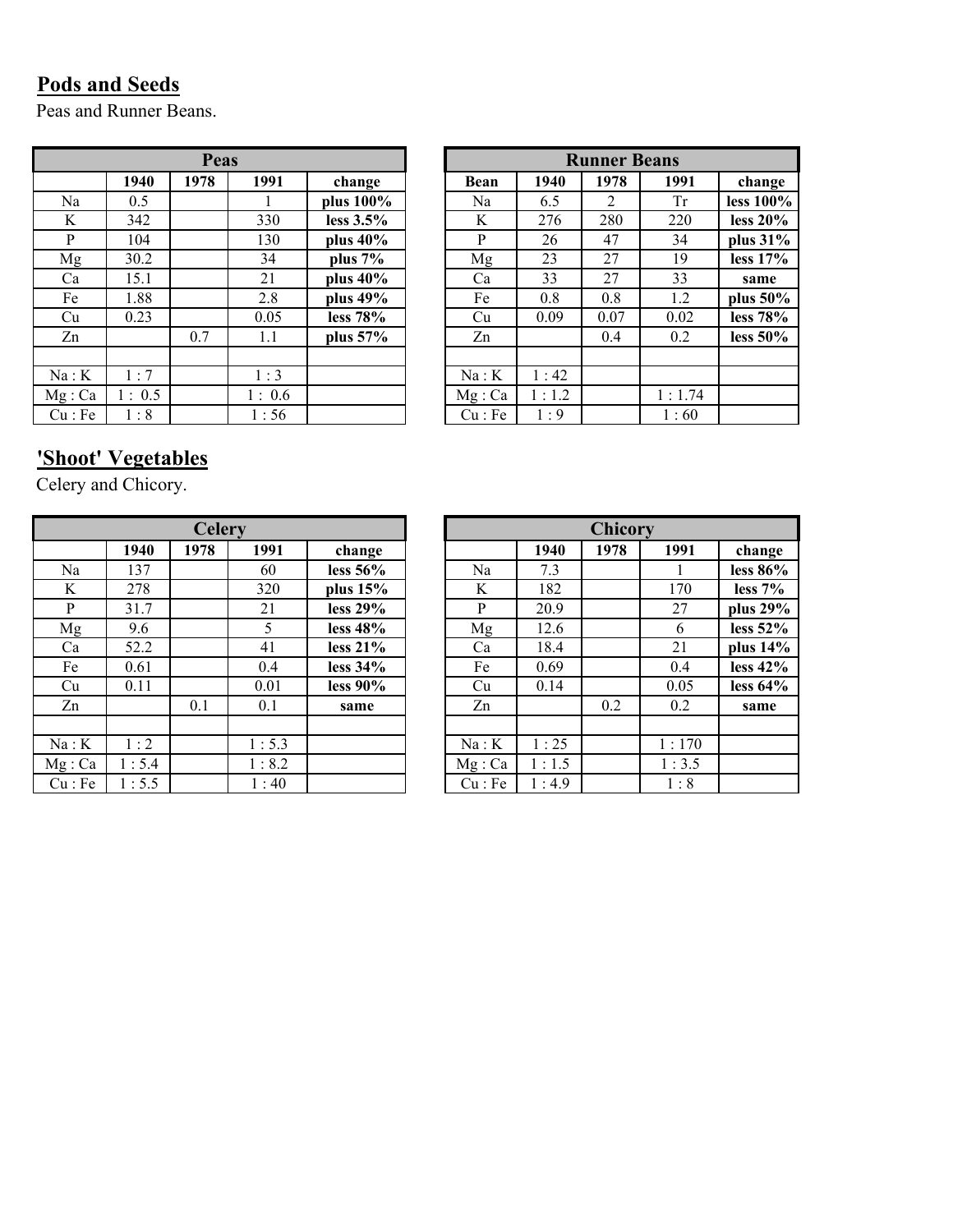### **'Root' Vegetables**

Beetroot (boiled) 1940 for 2 hours : 1991 in salted water for 45 mins. Carrot (old), Parsnip, Potatoes (old), Radish, Swede and Turnip.

|       |       | <b>Beetroot (raw)</b> |       |                 |       |       | <b>Carrots (old)</b> |                 |
|-------|-------|-----------------------|-------|-----------------|-------|-------|----------------------|-----------------|
|       | 1940  | 1978                  | 1991  | change          |       | 1940  | 1978                 | 1991            |
| Na    | 64    |                       | 110   | <b>Plus 72%</b> | Na    | 95    |                      | 25              |
| K     | 350   |                       | 510   | <b>Plus 46%</b> | K     | 224   |                      | 170             |
| P     | 35.6  |                       | 87    | <b>Plus144%</b> | P     | 21    |                      | 15              |
| Mg    | 16.9  |                       | 16    | Less $6\%$      | Mg    | 12    |                      | 3               |
| Ca    | 30    |                       | 29    | Less $3%$       | Ca    | 48    |                      | $\overline{25}$ |
| Fe    | 0.7   |                       | 0.8   | <b>Plus 14%</b> | Fe    | 0.56  |                      | 0.3             |
| Cu    | 0.14  |                       | 0.03  | <b>Less 79%</b> | Cu    | 0.08  |                      | 0.02            |
| Zn    |       | 0.4                   | 0.5   | <b>Plus 25%</b> | Zn    |       | 0.4                  | 0.4             |
| Na:K  | 1:5.5 |                       | 1:4.6 |                 | Na:K  | 1:2.4 |                      | 1:6.8           |
| Mg:Ca | 1:1.8 |                       | 1:1.8 |                 | Mg:Ca | 1:4   |                      | 1:8.3           |
| Cu:Fe | 1:5   |                       | 1:27  |                 | Cu:Fe | 1:7   |                      | 1:15            |

|       |           | <b>Parsnip</b> |          |             |       | <b>Potatoes (Old)</b> |      |       |
|-------|-----------|----------------|----------|-------------|-------|-----------------------|------|-------|
|       | 1940      | 1978           | 1991     | change      | (Old) | 1940                  | 1978 | 1991  |
| Na    | 16.5      |                | 10       | less $40%$  | Na    |                       |      |       |
| K     | 342       |                | 450      | plus 30%    | K     | 568                   |      | 360   |
| P     | 69        |                | 74       | plus $7%$   | P     | 40.3                  |      | 37    |
| Mg    | 22.4      |                | 23       | plus $3%$   | Mg    | 24.2                  |      | 17    |
| Ca    | 54.8      |                | 41       | less $25%$  | Ca    | 7.7                   |      | 5     |
| Fe    | 0.57      |                | 0.6      | same        | Fe    | 0.75                  |      | 0.4   |
| Cu    | 0.1       |                | 0.05     | $less 50\%$ | Cu    | 0.15                  |      | 0.08  |
| Zn    |           | 0.1            | 0.3      | plus 200%   | Zn    |                       | 0.3  | 0.3   |
| Na:K  | $\div 20$ |                | $\pm 45$ |             | Na:K  | 1:87                  |      | 1:51  |
| Mg:Ca | 1:2.5     |                | 1:1.8    |             | Mg:Ca | 1:0.3                 |      | 1:0.4 |
| Cu:Fe | 1:6       |                | 1:12     |             | Cu:Fe | 1:5                   |      | 1:5   |

|       |                 | <b>Radish</b> |                 |                  |       |       | <b>Swede</b> |                 |
|-------|-----------------|---------------|-----------------|------------------|-------|-------|--------------|-----------------|
|       | 1940            | 1978          | 1991            | change           |       | 1940  |              | 1991            |
| Na    | 59              |               | 11              | less $81%$       | Na    | 52.2  |              | 15              |
| K     | 240             |               | 240             | same             | K     | 136   |              | 170             |
| P     | 27.1            |               | 20              | less $26%$       | P     | 19    |              | 40              |
| Mg    | 11.4            |               | 5               | less $56%$       | Mg    | 10.8  |              | 9               |
| Ca    | 43.7            |               | 19              | less $57%$       | Ca    | 56.4  |              | $\overline{53}$ |
| Fe    | 1.88            |               | 0.6             | less $68%$       | Fe    | 0.35  |              | 0.1             |
| Cu    | 0.13            |               | 0.01            | less $92\%$      | Cu    | 0.05  |              | 0.01            |
| Zn    |                 | 0.1           | 0.2             | <b>Plus 100%</b> | Zn    |       |              | 0.3             |
| Na:K  | 1:4             |               | $\therefore$ 22 |                  | Na:K  | 1:2.6 |              | 1:11            |
| Mg:Ca | 1:3.8           |               | 1:3.8           |                  | Mg:Ca | 1:5.2 |              | 1:5.9           |
| Cu:Fe | $\therefore$ 14 |               | 1:60            |                  | Cu:Fe | 1:7   |              | 1:10            |

|       |       | <b>Turnip</b> |      |             |
|-------|-------|---------------|------|-------------|
|       | 1940  | 1978          | 1991 | change      |
| Na    | 58    |               | 15   | less 74%    |
| K     | 238   |               | 280  | plus $18\%$ |
| P     | 27.5  |               | 41   | plus 49%    |
| Mg    | 7.4   |               | 8    | plus $8\%$  |
| Ca    | 58.8  |               | 48   | less $18%$  |
| Fe    | 0.37  |               | 0.2  | less $46%$  |
| Cu    | 0.07  |               | 0.01 | less $85%$  |
| Zn    |       |               | 0.1  |             |
| Na:K  | 1:4.1 |               | 1:19 |             |
|       |       |               |      |             |
| Mg:Ca | 1:7.9 |               | 1:6  |             |
| Cu:Fe | 1:5.3 |               | 1:20 |             |

|                        |                  | <b>Beetroot (raw)</b> |                  |                 |       |       | Carrots (old) |       |            |
|------------------------|------------------|-----------------------|------------------|-----------------|-------|-------|---------------|-------|------------|
|                        | 1940             | 1978                  | 1991             | change          |       | 1940  | 1978          | 1991  | change     |
| $\overline{Na}$        | 64               |                       | 110              | <b>Plus 72%</b> | Na    | 95    |               | 25    | less $74%$ |
| K                      | 350              |                       | 510              | Plus $46%$      | K     | 224   |               | 170   | less $24%$ |
| $\overline{P}$         | 35.6             |                       | 87               | Plus144%        | P     | 21    |               | 15    | less $33%$ |
| $\overline{\text{Mg}}$ | 16.9             |                       | 16               | Less $6\%$      | Mg    | 12    |               |       | less $75%$ |
| Ca                     | 30               |                       | 29               | Less $3%$       | Ca    | 48    |               | 25    | less $48%$ |
| Fe                     | 0.7              |                       | 0.8              | <b>Plus 14%</b> | Fe    | 0.56  |               | 0.3   | less $46%$ |
| Cu                     | 0.14             |                       | 0.03             | <b>Less 79%</b> | Cu    | 0.08  |               | 0.02  | less $75%$ |
| Zn                     |                  | 0.4                   | 0.5              | Plus $25%$      | Zn    |       | 0.4           | 0.4   | same       |
| a:K                    | : 5.5            |                       | $\therefore 4.6$ |                 | Na:K  | 1:2.4 |               | 1:6.8 |            |
| g:Ca                   | $\therefore$ 1.8 |                       | :1.8             |                 | Mg:Ca | 1:4   |               | 1:8.3 |            |
| u:Fe                   | 1:5              |                       | $\therefore$ 27  |                 | Cu:Fe | 1:7   |               | 1:15  |            |

|                 |         | <b>Parsnip</b> |                 |             | <b>Potatoes (Old)</b> |       |      |       |            |  |  |
|-----------------|---------|----------------|-----------------|-------------|-----------------------|-------|------|-------|------------|--|--|
|                 | 1940    | 1978           | 1991            | change      | (Old)                 | 1940  | 1978 | 1991  | change     |  |  |
| $\overline{Na}$ | 16.5    |                | 10              | less $40%$  | Na                    | г,    |      | Л     | same       |  |  |
| $\overline{K}$  | 342     |                | 450             | plus $30\%$ | K                     | 568   |      | 360   | less $36%$ |  |  |
| $\mathbf{P}$    | 69      |                | 74              | plus $7\%$  | Þ                     | 40.3  |      | 37    | less $16%$ |  |  |
| Mg              | 22.4    |                | 23              | plus $3\%$  | Mg                    | 24.2  |      |       | less $30%$ |  |  |
| Ca              | 54.8    |                | 41              | less $25%$  | Ca                    | 7.7   |      |       | less $35%$ |  |  |
| Fe              | 0.57    |                | 0.6             | same        | Fe                    | 0.75  |      | 0.4   | less $45%$ |  |  |
| Cu              | 0.1     |                | 0.05            | $less 50\%$ | Cu                    | 0.15  |      | 0.08  | less $47%$ |  |  |
| Zn              |         | 0.1            | 0.3             | plus 200%   | Zn                    |       | 0.3  | 0.3   | same       |  |  |
| a:K             | : 20    |                | $\therefore 45$ |             | Na:K                  | 1:87  |      | 1:51  |            |  |  |
| g:Ca            | : 2.5   |                | :1.8            |             | Mg:Ca                 | 1:0.3 |      | 1:0.4 |            |  |  |
| u:Fe            | $\pm 6$ |                | $\therefore$ 12 |             | Cu:Fe                 | 1:5   |      | 1:5   |            |  |  |

|                 |                 | <b>Radish</b> |                  |                  | <b>Swede</b> |                |  |       |            |  |  |
|-----------------|-----------------|---------------|------------------|------------------|--------------|----------------|--|-------|------------|--|--|
|                 | 1940            | 1978          | 1991             | change           |              | 1940           |  | 1991  | change     |  |  |
| $\overline{Na}$ | 59              |               |                  | less $81%$       | Na           | 52.2           |  | 15    | less 71%   |  |  |
| $\overline{K}$  | 240             |               | 240              | same             | K            | 136            |  | 170   | plus 25%   |  |  |
| $\mathbf{P}$    | 27.1            |               | 20               | less $26%$       | P            | 19             |  | 40    | plus 110%  |  |  |
| Mg              | 11.4            |               |                  | less $56%$       | Mg           | 10.8           |  | 9     | less $17%$ |  |  |
| Ca              | 43.7            |               | 19               | less $57%$       | Ca           | 56.4           |  | 53    | less $6%$  |  |  |
| Fe              | .88             |               | 0.6              | less $68%$       | Fe           | 0.35           |  | 0.1   | less $71%$ |  |  |
| Cu              | 0.13            |               | 0.01             | less $92\%$      | Cu           | 0.05           |  | 0.01  | less $80%$ |  |  |
| Zn              |                 | 0.1           | 0.2              | <b>Plus 100%</b> | Zn           |                |  | 0.3   |            |  |  |
|                 |                 |               |                  |                  |              |                |  |       |            |  |  |
| a:K             | $\therefore$ 4  |               | $\therefore$ 22  |                  | Na:K         | 1:2.6          |  | 1:11  |            |  |  |
| g:Ca            | :3.8            |               | $\therefore$ 3.8 |                  | Mg:Ca        | 1:5.2          |  | 1:5.9 |            |  |  |
| u:Fe            | $\therefore$ 14 |               | $\therefore 60$  |                  | Cu:Fe        | $\therefore 7$ |  | 1:10  |            |  |  |